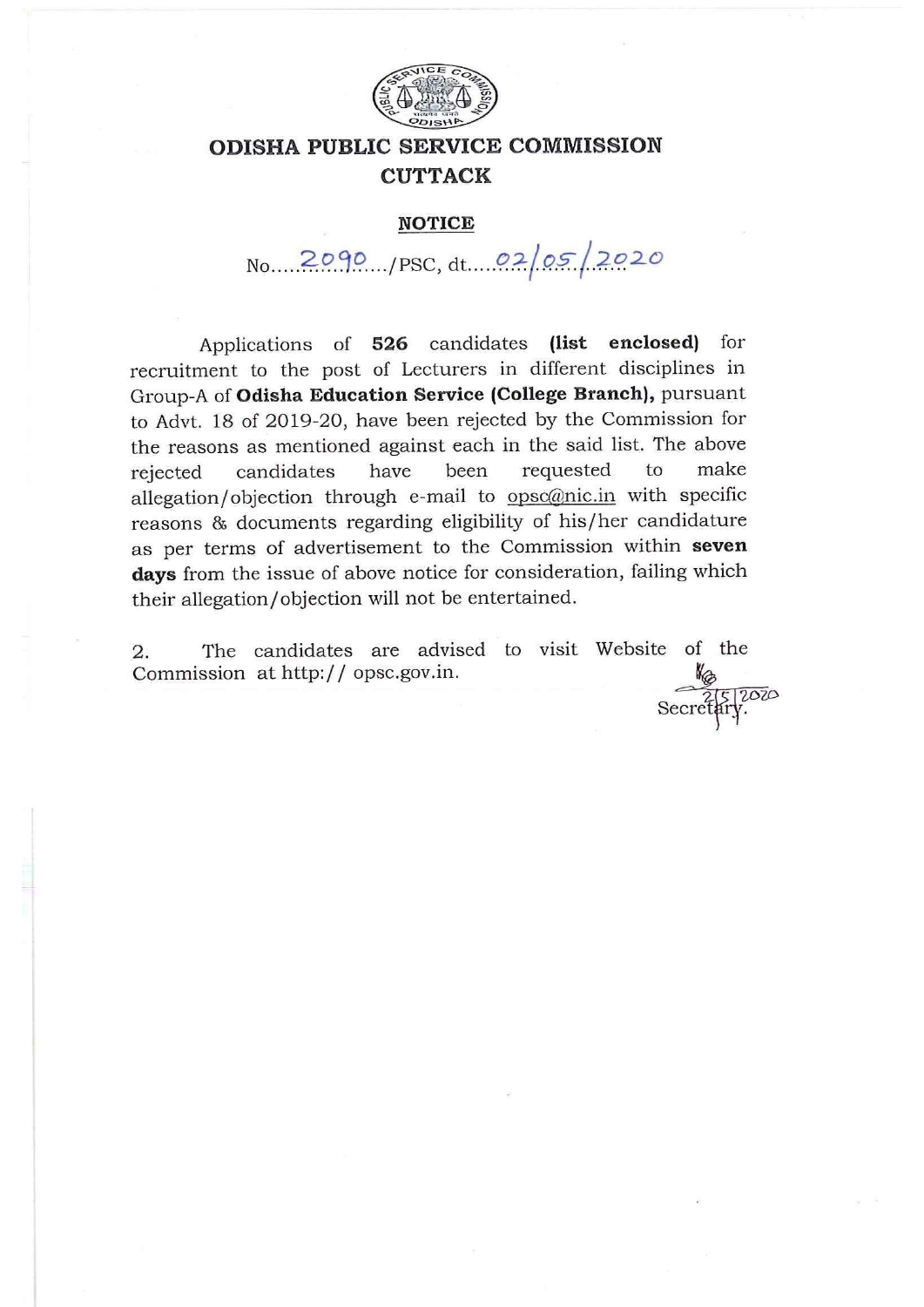| <b>SL</b>      | <b>DISCIPLINE</b>   | <b>REGISTRATION ID</b> | <b>Reason of</b> |
|----------------|---------------------|------------------------|------------------|
|                |                     |                        | <b>Rejection</b> |
| $\mathbf{1}$   | <b>ANTHROPOLOGY</b> | 181920338488           | Fee Not Paid     |
| $\overline{2}$ | <b>ANTHROPOLOGY</b> | 181920363768           | Fee Not Paid     |
| 3              | <b>ANTHROPOLOGY</b> | 181920368149           | Fee Not Paid     |
| 4              | <b>ANTHROPOLOGY</b> | 181920372197           | Fee Not Paid     |
| 5              | <b>BOTANY</b>       | 181920328409           | Fee Not Paid     |
| 6              | <b>BOTANY</b>       | 181920329497           | Fee Not Paid     |
| $\overline{7}$ | <b>BOTANY</b>       | 181920329862           | Fee Not Paid     |
| 8              | <b>BOTANY</b>       | 181920333327           | Fee Not Paid     |
| 9              | <b>BOTANY</b>       | 181920334291           | Fee Not Paid     |
| 10             | <b>BOTANY</b>       | 181920334805           | Fee Not Paid     |
| 11             | <b>BOTANY</b>       | 181920335859           | Fee Not Paid     |
| 12             | <b>BOTANY</b>       | 181920337599           | Fee Not Paid     |
| 13             | <b>BOTANY</b>       | 181920341029           | Fee Not Paid     |
| 14             | <b>BOTANY</b>       | 181920345118           | Fee Not Paid     |
| 15             | <b>BOTANY</b>       | 181920346337           | Fee Not Paid     |
| 16             | <b>BOTANY</b>       | 181920348455           | Fee Not Paid     |
| 17             | <b>BOTANY</b>       | 181920348537           | Fee Not Paid     |
| 18             | <b>BOTANY</b>       | 181920349234           | Fee Not Paid     |
| 19             | <b>BOTANY</b>       | 181920351473           | Fee Not Paid     |
| 20             | <b>BOTANY</b>       | 181920351988           | Fee Not Paid     |
| 21             | <b>BOTANY</b>       | 181920353501           | Fee Not Paid     |
| 22             | <b>BOTANY</b>       | 181920357215           | Fee Not Paid     |
| 23             | <b>BOTANY</b>       | 181920357824           | Fee Not Paid     |
| 24             | <b>BOTANY</b>       | 181920358745           | Fee Not Paid     |
| 25             | <b>BOTANY</b>       | 181920359737           | Fee Not Paid     |
| 26             | <b>BOTANY</b>       | 181920360178           | Fee Not Paid     |
| 27             | <b>BOTANY</b>       | 181920363430           | Fee Not Paid     |
| 28             | <b>BOTANY</b>       | 181920364202           | Fee Not Paid     |
| 29             | <b>BOTANY</b>       | 181920365460           | Fee Not Paid     |
| 30             | <b>BOTANY</b>       | 181920366063           | Fee Not Paid     |
| 31             | <b>BOTANY</b>       | 181920367882           | Fee Not Paid     |
| 32             | <b>BOTANY</b>       | 181920367944           | Fee Not Paid     |
| 33             | <b>BOTANY</b>       | 181920368491           | Fee Not Paid     |
| 34             | <b>BOTANY</b>       | 181920368874           | Fee Not Paid     |
| 35             | <b>BOTANY</b>       | 181920369366           | Fee Not Paid     |
| 36             | <b>BOTANY</b>       | 181920369652           | Fee Not Paid     |
| 37             | <b>BOTANY</b>       | 181920370957           | Fee Not Paid     |
| 38             | <b>BOTANY</b>       | 181920371279           | Fee Not Paid     |
| 39             | <b>BOTANY</b>       | 181920371523           | Fee Not Paid     |
| 40             | <b>BOTANY</b>       | 181920372286           | Fee Not Paid     |
| 41             | <b>BOTANY</b>       | 181920372556           | Fee Not Paid     |
| 42             | <b>CHEMISTRY</b>    | 181920328243           | Fee Not Paid     |
| 43             | <b>CHEMISTRY</b>    | 181920330159           | Fee Not Paid     |
| 44             | <b>CHEMISTRY</b>    | 181920330676           | Fee Not Paid     |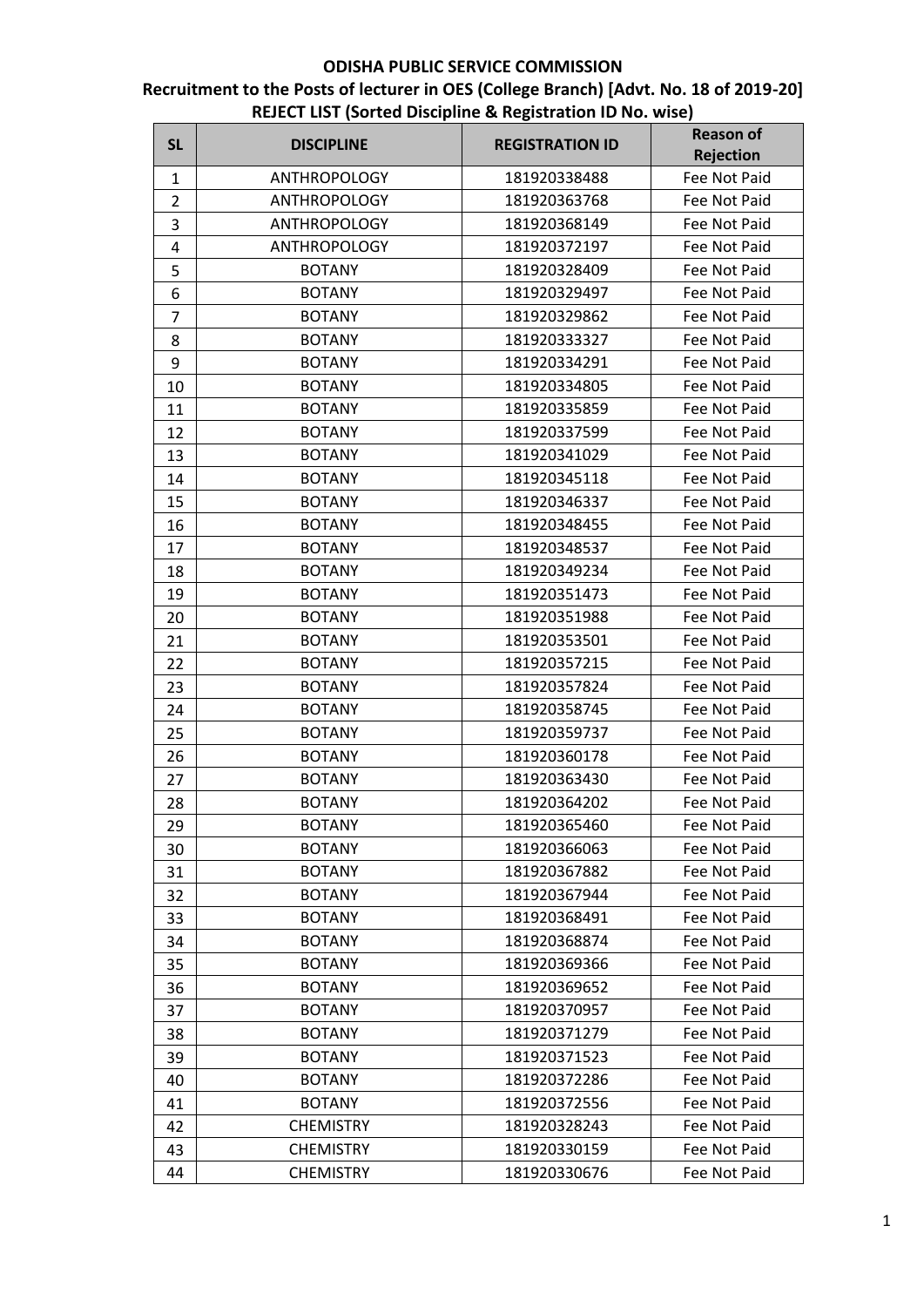| <b>SL</b> | <b>DISCIPLINE</b> | <b>REGISTRATION ID</b> | <b>Reason of</b> |
|-----------|-------------------|------------------------|------------------|
|           |                   |                        | <b>Rejection</b> |
| 45        | <b>CHEMISTRY</b>  | 181920330797           | Fee Not Paid     |
| 46        | <b>CHEMISTRY</b>  | 181920331319           | Fee Not Paid     |
| 47        | <b>CHEMISTRY</b>  | 181920332211           | Fee Not Paid     |
| 48        | <b>CHEMISTRY</b>  | 181920334329           | Fee Not Paid     |
| 49        | <b>CHEMISTRY</b>  | 181920334447           | Fee Not Paid     |
| 50        | <b>CHEMISTRY</b>  | 181920334696           | Fee Not Paid     |
| 51        | <b>CHEMISTRY</b>  | 181920335171           | Fee Not Paid     |
| 52        | <b>CHEMISTRY</b>  | 181920336132           | Fee Not Paid     |
| 53        | <b>CHEMISTRY</b>  | 181920336427           | Fee Not Paid     |
| 54        | <b>CHEMISTRY</b>  | 181920336683           | Fee Not Paid     |
| 55        | <b>CHEMISTRY</b>  | 181920336907           | Fee Not Paid     |
| 56        | <b>CHEMISTRY</b>  | 181920338094           | Fee Not Paid     |
| 57        | <b>CHEMISTRY</b>  | 181920338306           | Fee Not Paid     |
| 58        | <b>CHEMISTRY</b>  | 181920338740           | Fee Not Paid     |
| 59        | <b>CHEMISTRY</b>  | 181920339378           | Fee Not Paid     |
| 60        | <b>CHEMISTRY</b>  | 181920339527           | Fee Not Paid     |
| 61        | <b>CHEMISTRY</b>  | 181920340737           | Fee Not Paid     |
| 62        | <b>CHEMISTRY</b>  | 181920341138           | Fee Not Paid     |
| 63        | <b>CHEMISTRY</b>  | 181920341431           | Fee Not Paid     |
| 64        | <b>CHEMISTRY</b>  | 181920341775           | Fee Not Paid     |
| 65        | <b>CHEMISTRY</b>  | 181920342802           | Fee Not Paid     |
| 66        | <b>CHEMISTRY</b>  | 181920343276           | Fee Not Paid     |
| 67        | <b>CHEMISTRY</b>  | 181920343406           | Fee Not Paid     |
| 68        | <b>CHEMISTRY</b>  | 181920345294           | Fee Not Paid     |
| 69        | <b>CHEMISTRY</b>  | 181920346245           | Fee Not Paid     |
| 70        | <b>CHEMISTRY</b>  | 181920346893           | Fee Not Paid     |
| 71        | <b>CHEMISTRY</b>  | 181920347953           | Fee Not Paid     |
| 72        | <b>CHEMISTRY</b>  | 181920349667           | Fee Not Paid     |
| 73        | <b>CHEMISTRY</b>  | 181920349952           | Fee Not Paid     |
| 74        | <b>CHEMISTRY</b>  | 181920351542           | Fee Not Paid     |
| 75        | <b>CHEMISTRY</b>  | 181920352585           | Fee Not Paid     |
| 76        | <b>CHEMISTRY</b>  | 181920353268           | Fee Not Paid     |
| 77        | <b>CHEMISTRY</b>  | 181920355828           | Fee Not Paid     |
| 78        | <b>CHEMISTRY</b>  | 181920356804           | Fee Not Paid     |
| 79        | <b>CHEMISTRY</b>  | 181920356810           | Fee Not Paid     |
| 80        | <b>CHEMISTRY</b>  | 181920356961           | Fee Not Paid     |
| 81        | <b>CHEMISTRY</b>  | 181920358041           | Fee Not Paid     |
| 82        | <b>CHEMISTRY</b>  | 181920358336           | Fee Not Paid     |
| 83        | <b>CHEMISTRY</b>  | 181920360041           | Fee Not Paid     |
| 84        | <b>CHEMISTRY</b>  | 181920363043           | Fee Not Paid     |
| 85        | <b>CHEMISTRY</b>  | 181920363690           | Fee Not Paid     |
| 86        | <b>CHEMISTRY</b>  | 181920364074           | Fee Not Paid     |
| 87        | <b>CHEMISTRY</b>  | 181920364915           | Fee Not Paid     |
| 88        | <b>CHEMISTRY</b>  | 181920365216           | Fee Not Paid     |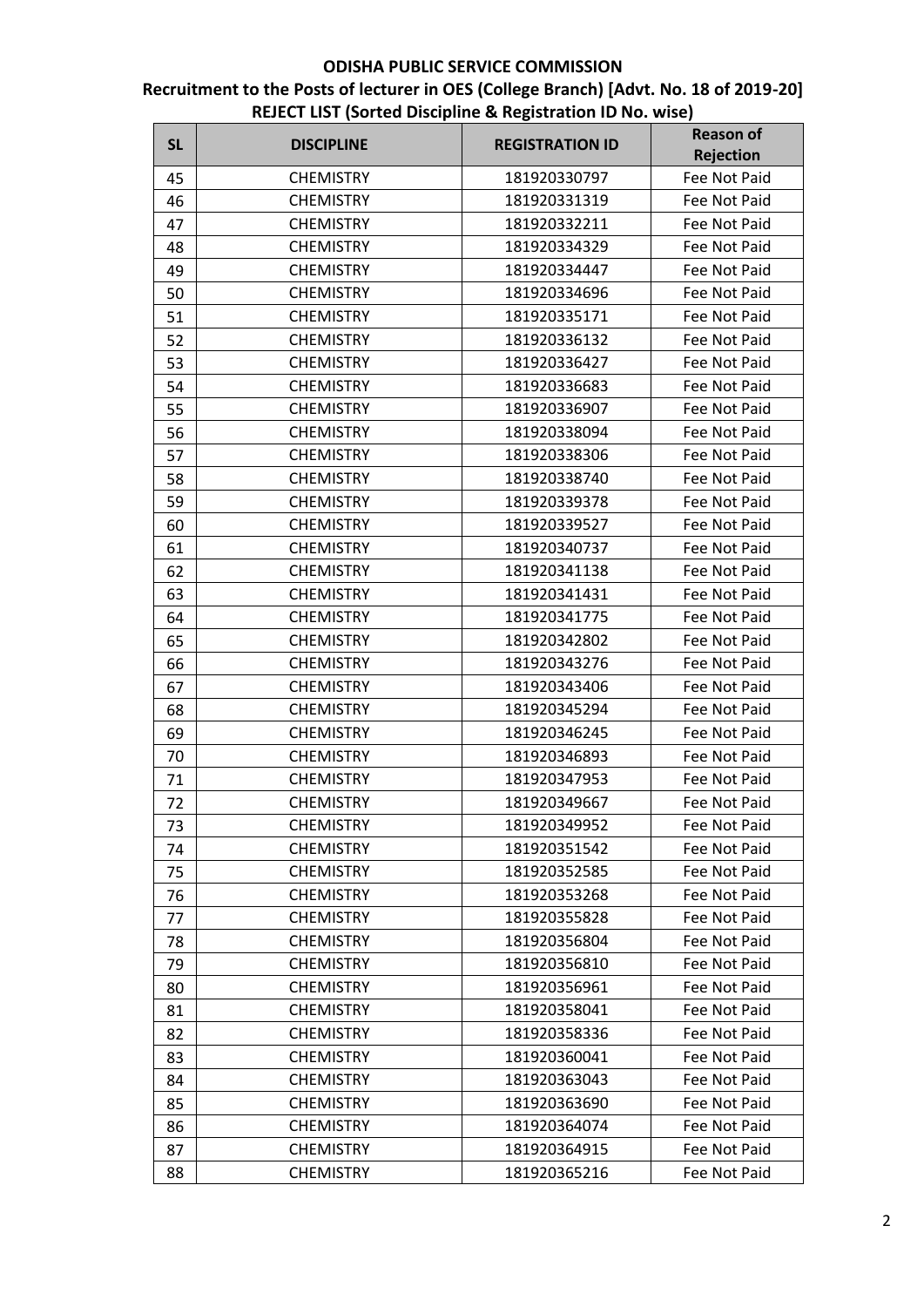| <b>SL</b> | <b>DISCIPLINE</b> | <b>REGISTRATION ID</b> | <b>Reason of</b>    |
|-----------|-------------------|------------------------|---------------------|
|           |                   |                        | Rejection           |
| 89        | <b>CHEMISTRY</b>  | 181920366068           | Fee Not Paid        |
| 90        | <b>CHEMISTRY</b>  | 181920366485           | Fee Not Paid        |
| 91        | <b>CHEMISTRY</b>  | 181920368384           | Fee Not Paid        |
| 92        | <b>CHEMISTRY</b>  | 181920369168           | Fee Not Paid        |
| 93        | <b>CHEMISTRY</b>  | 181920369644           | Fee Not Paid        |
| 94        | <b>CHEMISTRY</b>  | 181920370375           | Fee Not Paid        |
| 95        | <b>CHEMISTRY</b>  | 181920370583           | Fee Not Paid        |
| 96        | <b>CHEMISTRY</b>  | 181920370890           | Fee Not Paid        |
| 97        | <b>CHEMISTRY</b>  | 181920371073           | Fee Not Paid        |
| 98        | <b>CHEMISTRY</b>  | 181920371463           | Fee Not Paid        |
| 99        | <b>CHEMISTRY</b>  | 181920371566           | Fee Not Paid        |
| 100       | <b>CHEMISTRY</b>  | 181920371950           | Fee Not Paid        |
| 101       | <b>CHEMISTRY</b>  | 181920372090           | Fee Not Paid        |
| 102       | <b>CHEMISTRY</b>  | 181920372412           | Fee Not Paid        |
| 103       | <b>CHEMISTRY</b>  | 181920372657           | <b>Fee Not Paid</b> |
| 104       | <b>COMMERCE</b>   | 181920327806           | Fee Not Paid        |
| 105       | <b>COMMERCE</b>   | 181920328782           | Fee Not Paid        |
| 106       | <b>COMMERCE</b>   | 181920329098           | Fee Not Paid        |
| 107       | <b>COMMERCE</b>   | 181920329763           | Fee Not Paid        |
| 108       | <b>COMMERCE</b>   | 181920330369           | Fee Not Paid        |
| 109       | <b>COMMERCE</b>   | 181920330838           | Fee Not Paid        |
| 110       | COMMERCE          | 181920331020           | Fee Not Paid        |
| 111       | <b>COMMERCE</b>   | 181920332819           | Fee Not Paid        |
| 112       | COMMERCE          | 181920332834           | Fee Not Paid        |
| 113       | <b>COMMERCE</b>   | 181920333365           | Fee Not Paid        |
| 114       | COMMERCE          | 181920333545           | Fee Not Paid        |
| 115       | <b>COMMERCE</b>   | 181920333591           | Fee Not Paid        |
| 116       | <b>COMMERCE</b>   | 181920333671           | Fee Not Paid        |
| 117       | <b>COMMERCE</b>   | 181920334117           | Fee Not Paid        |
| 118       | <b>COMMERCE</b>   | 181920334263           | Fee Not Paid        |
| 119       | <b>COMMERCE</b>   | 181920334575           | Fee Not Paid        |
| 120       | COMMERCE          | 181920334756           | Fee Not Paid        |
| 121       | COMMERCE          | 181920336320           | Fee Not Paid        |
| 122       | <b>COMMERCE</b>   | 181920339754           | Fee Not Paid        |
| 123       | <b>COMMERCE</b>   | 181920341965           | Fee Not Paid        |
| 124       | COMMERCE          | 181920343181           | Fee Not Paid        |
| 125       | COMMERCE          | 181920343689           | Fee Not Paid        |
| 126       | <b>COMMERCE</b>   | 181920343852           | Fee Not Paid        |
| 127       | <b>COMMERCE</b>   | 181920344435           | Fee Not Paid        |
| 128       | COMMERCE          | 181920347391           | Fee Not Paid        |
| 129       | <b>COMMERCE</b>   | 181920348032           | Fee Not Paid        |
| 130       | COMMERCE          | 181920349773           | Fee Not Paid        |
| 131       | COMMERCE          | 181920352310           | Fee Not Paid        |
| 132       | COMMERCE          | 181920356162           | Fee Not Paid        |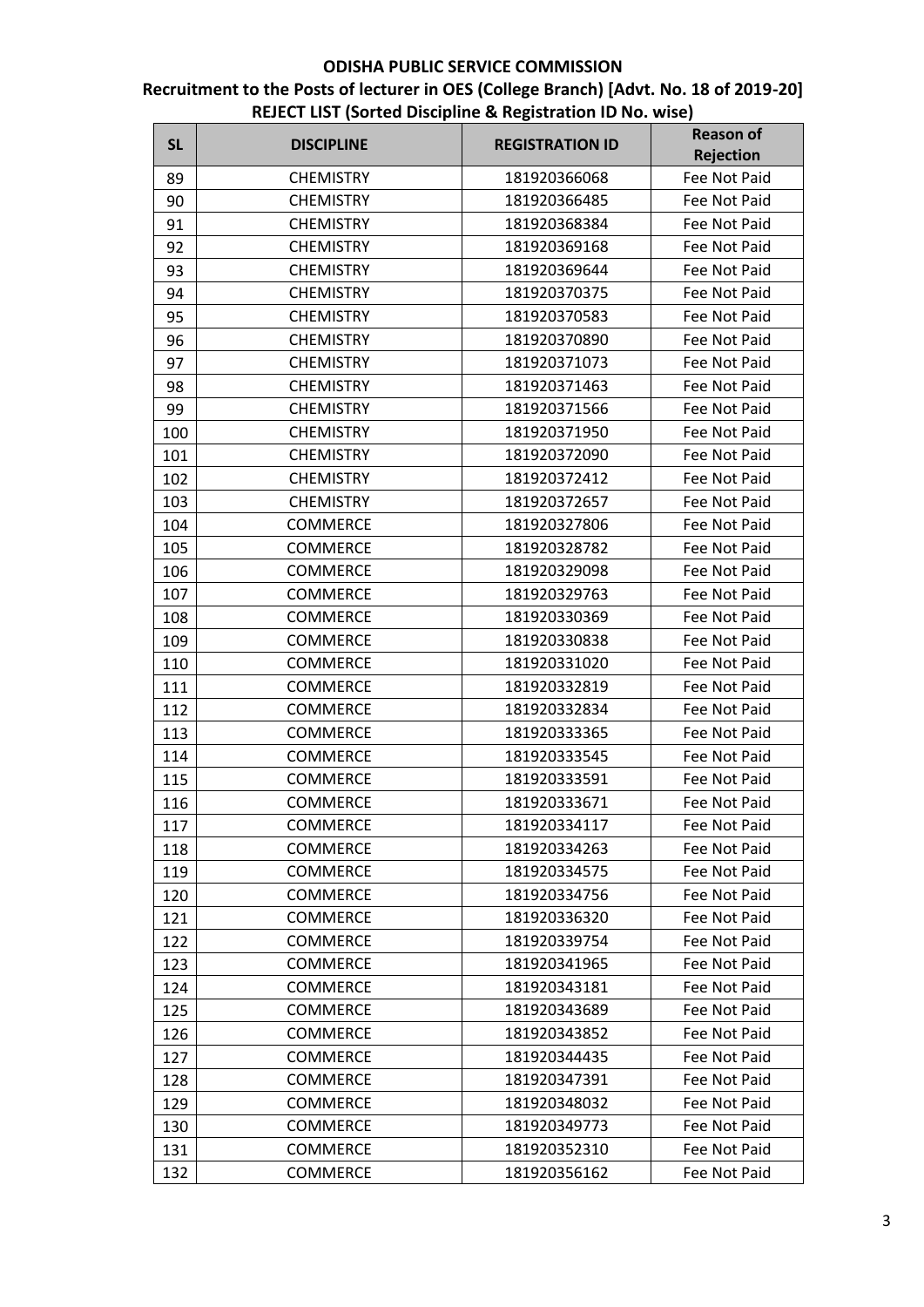| <b>SL</b> | <b>DISCIPLINE</b> | <b>REGISTRATION ID</b> | <b>Reason of</b> |
|-----------|-------------------|------------------------|------------------|
|           |                   |                        | <b>Rejection</b> |
| 133       | <b>COMMERCE</b>   | 181920359711           | Fee Not Paid     |
| 134       | <b>COMMERCE</b>   | 181920360089           | Fee Not Paid     |
| 135       | <b>COMMERCE</b>   | 181920360845           | Fee Not Paid     |
| 136       | <b>COMMERCE</b>   | 181920366522           | Fee Not Paid     |
| 137       | COMMERCE          | 181920366573           | Fee Not Paid     |
| 138       | <b>COMMERCE</b>   | 181920368078           | Fee Not Paid     |
| 139       | <b>COMMERCE</b>   | 181920368548           | Fee Not Paid     |
| 140       | <b>COMMERCE</b>   | 181920369183           | Fee Not Paid     |
| 141       | <b>COMMERCE</b>   | 181920369692           | Fee Not Paid     |
| 142       | <b>COMMERCE</b>   | 181920372034           | Fee Not Paid     |
| 143       | <b>COMMERCE</b>   | 181920372278           | Fee Not Paid     |
| 144       | <b>COMMERCE</b>   | 181920372447           | Fee Not Paid     |
| 145       | <b>ECONOMICS</b>  | 181920328717           | Fee Not Paid     |
| 146       | <b>ECONOMICS</b>  | 181920329498           | Fee Not Paid     |
| 147       | <b>ECONOMICS</b>  | 181920330177           | Fee Not Paid     |
| 148       | <b>ECONOMICS</b>  | 181920330642           | Fee Not Paid     |
| 149       | <b>ECONOMICS</b>  | 181920332828           | Fee Not Paid     |
| 150       | <b>ECONOMICS</b>  | 181920334236           | Fee Not Paid     |
| 151       | <b>ECONOMICS</b>  | 181920334782           | Fee Not Paid     |
| 152       | <b>ECONOMICS</b>  | 181920335307           | Fee Not Paid     |
| 153       | <b>ECONOMICS</b>  | 181920335555           | Fee Not Paid     |
| 154       | <b>ECONOMICS</b>  | 181920336725           | Fee Not Paid     |
| 155       | <b>ECONOMICS</b>  | 181920336775           | Fee Not Paid     |
| 156       | <b>ECONOMICS</b>  | 181920336867           | Fee Not Paid     |
| 157       | <b>ECONOMICS</b>  | 181920336880           | Fee Not Paid     |
| 158       | <b>ECONOMICS</b>  | 181920337417           | Fee Not Paid     |
| 159       | <b>ECONOMICS</b>  | 181920347448           | Fee Not Paid     |
| 160       | <b>ECONOMICS</b>  | 181920349301           | Fee Not Paid     |
| 161       | <b>ECONOMICS</b>  | 181920350562           | Fee Not Paid     |
| 162       | <b>ECONOMICS</b>  | 181920351019           | Fee Not Paid     |
| 163       | <b>ECONOMICS</b>  | 181920352049           | Fee Not Paid     |
| 164       | <b>ECONOMICS</b>  | 181920354444           | Fee Not Paid     |
| 165       | <b>ECONOMICS</b>  | 181920357029           | Fee Not Paid     |
| 166       | <b>ECONOMICS</b>  | 181920359878           | Fee Not Paid     |
| 167       | <b>ECONOMICS</b>  | 181920364712           | Fee Not Paid     |
| 168       | <b>ECONOMICS</b>  | 181920367201           | Fee Not Paid     |
| 169       | <b>ECONOMICS</b>  | 181920367724           | Fee Not Paid     |
| 170       | <b>ECONOMICS</b>  | 181920368293           | Fee Not Paid     |
| 171       | <b>ECONOMICS</b>  | 181920369566           | Fee Not Paid     |
| 172       | <b>ECONOMICS</b>  | 181920369898           | Fee Not Paid     |
| 173       | <b>ECONOMICS</b>  | 181920370951           | Fee Not Paid     |
| 174       | <b>ECONOMICS</b>  | 181920371257           | Fee Not Paid     |
| 175       | <b>ECONOMICS</b>  | 181920371527           | Fee Not Paid     |
| 176       | <b>EDUCATION</b>  | 181920327260           | Fee Not Paid     |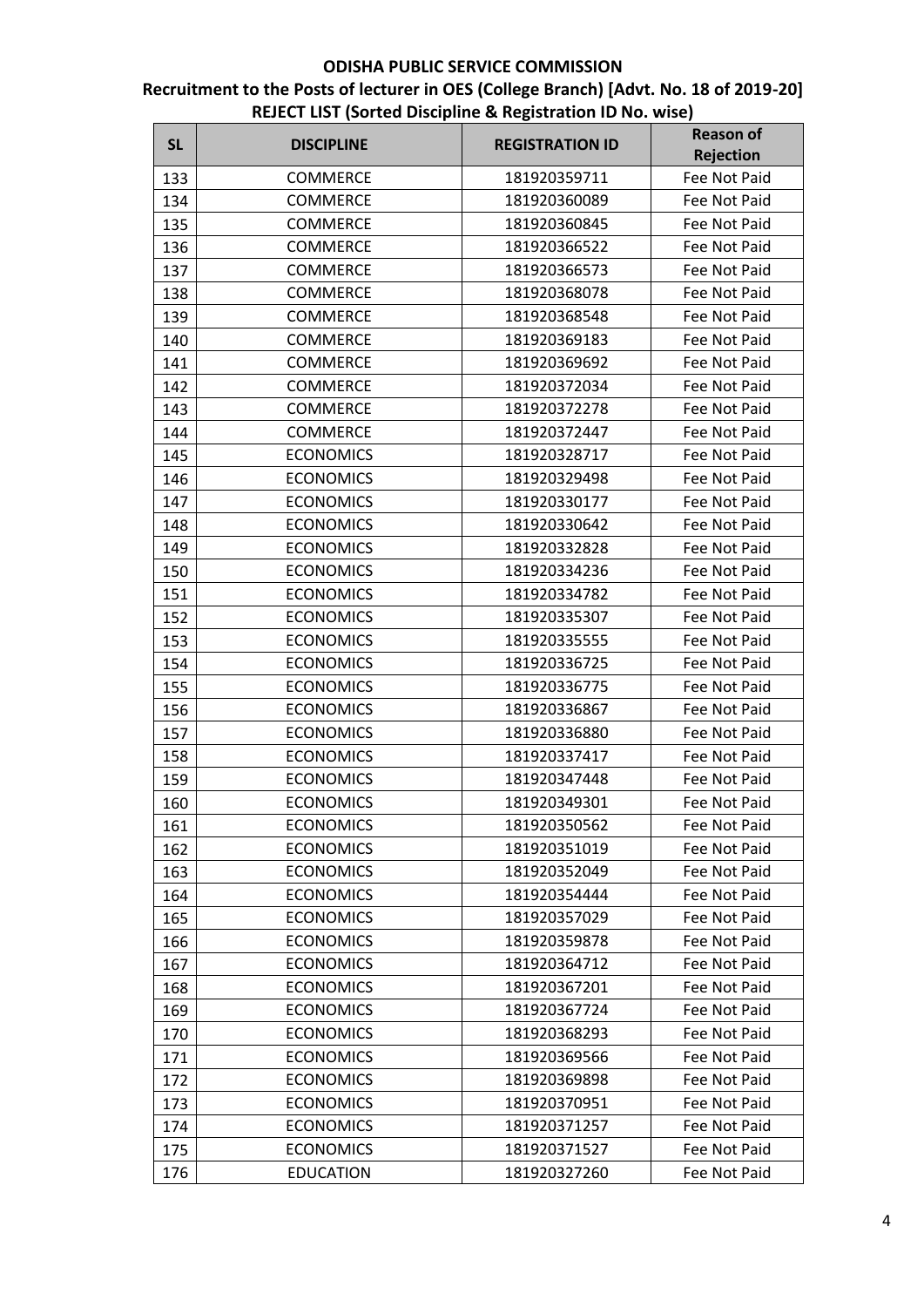| <b>Rejection</b><br>177<br><b>EDUCATION</b><br>181920329410<br>Fee Not Paid<br><b>EDUCATION</b><br>181920329806<br>Fee Not Paid<br>178<br><b>EDUCATION</b><br>181920330826<br>Fee Not Paid<br>179<br><b>EDUCATION</b><br>181920332931<br>180<br>Fee Not Paid<br><b>EDUCATION</b><br>181920333081<br>181<br>Fee Not Paid<br><b>EDUCATION</b><br>181920333494<br>Fee Not Paid<br>182<br><b>EDUCATION</b><br>181920335060<br>Fee Not Paid<br>183<br><b>EDUCATION</b><br>Fee Not Paid<br>181920335669<br>184<br>185<br><b>EDUCATION</b><br>181920340031<br>Fee Not Paid<br><b>EDUCATION</b><br>181920340104<br>Fee Not Paid<br>186<br><b>EDUCATION</b><br>181920341779<br>Fee Not Paid<br>187<br><b>EDUCATION</b><br>Fee Not Paid<br>188<br>181920343438<br><b>EDUCATION</b><br>181920344064<br>Fee Not Paid<br>189<br><b>EDUCATION</b><br>181920344288<br>Fee Not Paid<br>190<br><b>EDUCATION</b><br>181920344774<br><b>Fee Not Paid</b><br>191<br><b>EDUCATION</b><br>Fee Not Paid<br>192<br>181920345562<br><b>EDUCATION</b><br>181920346091<br>Fee Not Paid<br>193<br><b>EDUCATION</b><br>181920348470<br>194<br>Fee Not Paid<br><b>EDUCATION</b><br>181920348627<br>Fee Not Paid<br>195<br><b>EDUCATION</b><br>181920348632<br>Fee Not Paid<br>196<br><b>EDUCATION</b><br>181920349857<br>Fee Not Paid<br>197<br><b>EDUCATION</b><br>181920351566<br>Fee Not Paid<br>198<br><b>EDUCATION</b><br>181920351666<br>Fee Not Paid<br>199<br><b>EDUCATION</b><br>181920351740<br>200<br>Fee Not Paid<br><b>EDUCATION</b><br>181920352299<br>Fee Not Paid<br>201<br>181920353658<br>202<br><b>EDUCATION</b><br>Fee Not Paid<br><b>EDUCATION</b><br>181920353861<br>Fee Not Paid<br>203<br><b>EDUCATION</b><br>181920364928<br>Fee Not Paid<br>204<br><b>EDUCATION</b><br>205<br>181920365124<br>Fee Not Paid<br><b>EDUCATION</b><br>181920365176<br>Fee Not Paid<br>206<br><b>EDUCATION</b><br>181920365439<br>Fee Not Paid<br>207<br><b>EDUCATION</b><br>181920365529<br>Fee Not Paid<br>208<br><b>EDUCATION</b><br>181920365532<br>Fee Not Paid<br>209<br><b>EDUCATION</b><br>181920365582<br>Fee Not Paid<br>210<br><b>EDUCATION</b><br>181920366469<br>Fee Not Paid<br>211<br><b>EDUCATION</b><br>212<br>181920366816<br>Fee Not Paid<br><b>EDUCATION</b><br>181920366889<br>213<br>Fee Not Paid<br><b>EDUCATION</b><br>181920369590<br>214<br>Fee Not Paid<br><b>EDUCATION</b><br>181920371022<br>215<br>Fee Not Paid<br><b>EDUCATION</b><br>181920371783<br>Fee Not Paid<br>216<br><b>EDUCATION</b><br>Fee Not Paid<br>217<br>181920371787<br><b>ENGLISH</b><br>181920327673<br>Fee Not Paid<br>218<br><b>ENGLISH</b><br>181920328046<br>Fee Not Paid<br>219<br><b>ENGLISH</b><br>Fee Not Paid<br>181920330575<br>220 | <b>SL</b> | <b>DISCIPLINE</b> | <b>REGISTRATION ID</b> | <b>Reason of</b> |
|-----------------------------------------------------------------------------------------------------------------------------------------------------------------------------------------------------------------------------------------------------------------------------------------------------------------------------------------------------------------------------------------------------------------------------------------------------------------------------------------------------------------------------------------------------------------------------------------------------------------------------------------------------------------------------------------------------------------------------------------------------------------------------------------------------------------------------------------------------------------------------------------------------------------------------------------------------------------------------------------------------------------------------------------------------------------------------------------------------------------------------------------------------------------------------------------------------------------------------------------------------------------------------------------------------------------------------------------------------------------------------------------------------------------------------------------------------------------------------------------------------------------------------------------------------------------------------------------------------------------------------------------------------------------------------------------------------------------------------------------------------------------------------------------------------------------------------------------------------------------------------------------------------------------------------------------------------------------------------------------------------------------------------------------------------------------------------------------------------------------------------------------------------------------------------------------------------------------------------------------------------------------------------------------------------------------------------------------------------------------------------------------------------------------------------------------------------------------------------------------------------------------------------------------------------------------------------------------------------------------------------------------------------------------------------------------------------------------------|-----------|-------------------|------------------------|------------------|
|                                                                                                                                                                                                                                                                                                                                                                                                                                                                                                                                                                                                                                                                                                                                                                                                                                                                                                                                                                                                                                                                                                                                                                                                                                                                                                                                                                                                                                                                                                                                                                                                                                                                                                                                                                                                                                                                                                                                                                                                                                                                                                                                                                                                                                                                                                                                                                                                                                                                                                                                                                                                                                                                                                                       |           |                   |                        |                  |
|                                                                                                                                                                                                                                                                                                                                                                                                                                                                                                                                                                                                                                                                                                                                                                                                                                                                                                                                                                                                                                                                                                                                                                                                                                                                                                                                                                                                                                                                                                                                                                                                                                                                                                                                                                                                                                                                                                                                                                                                                                                                                                                                                                                                                                                                                                                                                                                                                                                                                                                                                                                                                                                                                                                       |           |                   |                        |                  |
|                                                                                                                                                                                                                                                                                                                                                                                                                                                                                                                                                                                                                                                                                                                                                                                                                                                                                                                                                                                                                                                                                                                                                                                                                                                                                                                                                                                                                                                                                                                                                                                                                                                                                                                                                                                                                                                                                                                                                                                                                                                                                                                                                                                                                                                                                                                                                                                                                                                                                                                                                                                                                                                                                                                       |           |                   |                        |                  |
|                                                                                                                                                                                                                                                                                                                                                                                                                                                                                                                                                                                                                                                                                                                                                                                                                                                                                                                                                                                                                                                                                                                                                                                                                                                                                                                                                                                                                                                                                                                                                                                                                                                                                                                                                                                                                                                                                                                                                                                                                                                                                                                                                                                                                                                                                                                                                                                                                                                                                                                                                                                                                                                                                                                       |           |                   |                        |                  |
|                                                                                                                                                                                                                                                                                                                                                                                                                                                                                                                                                                                                                                                                                                                                                                                                                                                                                                                                                                                                                                                                                                                                                                                                                                                                                                                                                                                                                                                                                                                                                                                                                                                                                                                                                                                                                                                                                                                                                                                                                                                                                                                                                                                                                                                                                                                                                                                                                                                                                                                                                                                                                                                                                                                       |           |                   |                        |                  |
|                                                                                                                                                                                                                                                                                                                                                                                                                                                                                                                                                                                                                                                                                                                                                                                                                                                                                                                                                                                                                                                                                                                                                                                                                                                                                                                                                                                                                                                                                                                                                                                                                                                                                                                                                                                                                                                                                                                                                                                                                                                                                                                                                                                                                                                                                                                                                                                                                                                                                                                                                                                                                                                                                                                       |           |                   |                        |                  |
|                                                                                                                                                                                                                                                                                                                                                                                                                                                                                                                                                                                                                                                                                                                                                                                                                                                                                                                                                                                                                                                                                                                                                                                                                                                                                                                                                                                                                                                                                                                                                                                                                                                                                                                                                                                                                                                                                                                                                                                                                                                                                                                                                                                                                                                                                                                                                                                                                                                                                                                                                                                                                                                                                                                       |           |                   |                        |                  |
|                                                                                                                                                                                                                                                                                                                                                                                                                                                                                                                                                                                                                                                                                                                                                                                                                                                                                                                                                                                                                                                                                                                                                                                                                                                                                                                                                                                                                                                                                                                                                                                                                                                                                                                                                                                                                                                                                                                                                                                                                                                                                                                                                                                                                                                                                                                                                                                                                                                                                                                                                                                                                                                                                                                       |           |                   |                        |                  |
|                                                                                                                                                                                                                                                                                                                                                                                                                                                                                                                                                                                                                                                                                                                                                                                                                                                                                                                                                                                                                                                                                                                                                                                                                                                                                                                                                                                                                                                                                                                                                                                                                                                                                                                                                                                                                                                                                                                                                                                                                                                                                                                                                                                                                                                                                                                                                                                                                                                                                                                                                                                                                                                                                                                       |           |                   |                        |                  |
|                                                                                                                                                                                                                                                                                                                                                                                                                                                                                                                                                                                                                                                                                                                                                                                                                                                                                                                                                                                                                                                                                                                                                                                                                                                                                                                                                                                                                                                                                                                                                                                                                                                                                                                                                                                                                                                                                                                                                                                                                                                                                                                                                                                                                                                                                                                                                                                                                                                                                                                                                                                                                                                                                                                       |           |                   |                        |                  |
|                                                                                                                                                                                                                                                                                                                                                                                                                                                                                                                                                                                                                                                                                                                                                                                                                                                                                                                                                                                                                                                                                                                                                                                                                                                                                                                                                                                                                                                                                                                                                                                                                                                                                                                                                                                                                                                                                                                                                                                                                                                                                                                                                                                                                                                                                                                                                                                                                                                                                                                                                                                                                                                                                                                       |           |                   |                        |                  |
|                                                                                                                                                                                                                                                                                                                                                                                                                                                                                                                                                                                                                                                                                                                                                                                                                                                                                                                                                                                                                                                                                                                                                                                                                                                                                                                                                                                                                                                                                                                                                                                                                                                                                                                                                                                                                                                                                                                                                                                                                                                                                                                                                                                                                                                                                                                                                                                                                                                                                                                                                                                                                                                                                                                       |           |                   |                        |                  |
|                                                                                                                                                                                                                                                                                                                                                                                                                                                                                                                                                                                                                                                                                                                                                                                                                                                                                                                                                                                                                                                                                                                                                                                                                                                                                                                                                                                                                                                                                                                                                                                                                                                                                                                                                                                                                                                                                                                                                                                                                                                                                                                                                                                                                                                                                                                                                                                                                                                                                                                                                                                                                                                                                                                       |           |                   |                        |                  |
|                                                                                                                                                                                                                                                                                                                                                                                                                                                                                                                                                                                                                                                                                                                                                                                                                                                                                                                                                                                                                                                                                                                                                                                                                                                                                                                                                                                                                                                                                                                                                                                                                                                                                                                                                                                                                                                                                                                                                                                                                                                                                                                                                                                                                                                                                                                                                                                                                                                                                                                                                                                                                                                                                                                       |           |                   |                        |                  |
|                                                                                                                                                                                                                                                                                                                                                                                                                                                                                                                                                                                                                                                                                                                                                                                                                                                                                                                                                                                                                                                                                                                                                                                                                                                                                                                                                                                                                                                                                                                                                                                                                                                                                                                                                                                                                                                                                                                                                                                                                                                                                                                                                                                                                                                                                                                                                                                                                                                                                                                                                                                                                                                                                                                       |           |                   |                        |                  |
|                                                                                                                                                                                                                                                                                                                                                                                                                                                                                                                                                                                                                                                                                                                                                                                                                                                                                                                                                                                                                                                                                                                                                                                                                                                                                                                                                                                                                                                                                                                                                                                                                                                                                                                                                                                                                                                                                                                                                                                                                                                                                                                                                                                                                                                                                                                                                                                                                                                                                                                                                                                                                                                                                                                       |           |                   |                        |                  |
|                                                                                                                                                                                                                                                                                                                                                                                                                                                                                                                                                                                                                                                                                                                                                                                                                                                                                                                                                                                                                                                                                                                                                                                                                                                                                                                                                                                                                                                                                                                                                                                                                                                                                                                                                                                                                                                                                                                                                                                                                                                                                                                                                                                                                                                                                                                                                                                                                                                                                                                                                                                                                                                                                                                       |           |                   |                        |                  |
|                                                                                                                                                                                                                                                                                                                                                                                                                                                                                                                                                                                                                                                                                                                                                                                                                                                                                                                                                                                                                                                                                                                                                                                                                                                                                                                                                                                                                                                                                                                                                                                                                                                                                                                                                                                                                                                                                                                                                                                                                                                                                                                                                                                                                                                                                                                                                                                                                                                                                                                                                                                                                                                                                                                       |           |                   |                        |                  |
|                                                                                                                                                                                                                                                                                                                                                                                                                                                                                                                                                                                                                                                                                                                                                                                                                                                                                                                                                                                                                                                                                                                                                                                                                                                                                                                                                                                                                                                                                                                                                                                                                                                                                                                                                                                                                                                                                                                                                                                                                                                                                                                                                                                                                                                                                                                                                                                                                                                                                                                                                                                                                                                                                                                       |           |                   |                        |                  |
|                                                                                                                                                                                                                                                                                                                                                                                                                                                                                                                                                                                                                                                                                                                                                                                                                                                                                                                                                                                                                                                                                                                                                                                                                                                                                                                                                                                                                                                                                                                                                                                                                                                                                                                                                                                                                                                                                                                                                                                                                                                                                                                                                                                                                                                                                                                                                                                                                                                                                                                                                                                                                                                                                                                       |           |                   |                        |                  |
|                                                                                                                                                                                                                                                                                                                                                                                                                                                                                                                                                                                                                                                                                                                                                                                                                                                                                                                                                                                                                                                                                                                                                                                                                                                                                                                                                                                                                                                                                                                                                                                                                                                                                                                                                                                                                                                                                                                                                                                                                                                                                                                                                                                                                                                                                                                                                                                                                                                                                                                                                                                                                                                                                                                       |           |                   |                        |                  |
|                                                                                                                                                                                                                                                                                                                                                                                                                                                                                                                                                                                                                                                                                                                                                                                                                                                                                                                                                                                                                                                                                                                                                                                                                                                                                                                                                                                                                                                                                                                                                                                                                                                                                                                                                                                                                                                                                                                                                                                                                                                                                                                                                                                                                                                                                                                                                                                                                                                                                                                                                                                                                                                                                                                       |           |                   |                        |                  |
|                                                                                                                                                                                                                                                                                                                                                                                                                                                                                                                                                                                                                                                                                                                                                                                                                                                                                                                                                                                                                                                                                                                                                                                                                                                                                                                                                                                                                                                                                                                                                                                                                                                                                                                                                                                                                                                                                                                                                                                                                                                                                                                                                                                                                                                                                                                                                                                                                                                                                                                                                                                                                                                                                                                       |           |                   |                        |                  |
|                                                                                                                                                                                                                                                                                                                                                                                                                                                                                                                                                                                                                                                                                                                                                                                                                                                                                                                                                                                                                                                                                                                                                                                                                                                                                                                                                                                                                                                                                                                                                                                                                                                                                                                                                                                                                                                                                                                                                                                                                                                                                                                                                                                                                                                                                                                                                                                                                                                                                                                                                                                                                                                                                                                       |           |                   |                        |                  |
|                                                                                                                                                                                                                                                                                                                                                                                                                                                                                                                                                                                                                                                                                                                                                                                                                                                                                                                                                                                                                                                                                                                                                                                                                                                                                                                                                                                                                                                                                                                                                                                                                                                                                                                                                                                                                                                                                                                                                                                                                                                                                                                                                                                                                                                                                                                                                                                                                                                                                                                                                                                                                                                                                                                       |           |                   |                        |                  |
|                                                                                                                                                                                                                                                                                                                                                                                                                                                                                                                                                                                                                                                                                                                                                                                                                                                                                                                                                                                                                                                                                                                                                                                                                                                                                                                                                                                                                                                                                                                                                                                                                                                                                                                                                                                                                                                                                                                                                                                                                                                                                                                                                                                                                                                                                                                                                                                                                                                                                                                                                                                                                                                                                                                       |           |                   |                        |                  |
|                                                                                                                                                                                                                                                                                                                                                                                                                                                                                                                                                                                                                                                                                                                                                                                                                                                                                                                                                                                                                                                                                                                                                                                                                                                                                                                                                                                                                                                                                                                                                                                                                                                                                                                                                                                                                                                                                                                                                                                                                                                                                                                                                                                                                                                                                                                                                                                                                                                                                                                                                                                                                                                                                                                       |           |                   |                        |                  |
|                                                                                                                                                                                                                                                                                                                                                                                                                                                                                                                                                                                                                                                                                                                                                                                                                                                                                                                                                                                                                                                                                                                                                                                                                                                                                                                                                                                                                                                                                                                                                                                                                                                                                                                                                                                                                                                                                                                                                                                                                                                                                                                                                                                                                                                                                                                                                                                                                                                                                                                                                                                                                                                                                                                       |           |                   |                        |                  |
|                                                                                                                                                                                                                                                                                                                                                                                                                                                                                                                                                                                                                                                                                                                                                                                                                                                                                                                                                                                                                                                                                                                                                                                                                                                                                                                                                                                                                                                                                                                                                                                                                                                                                                                                                                                                                                                                                                                                                                                                                                                                                                                                                                                                                                                                                                                                                                                                                                                                                                                                                                                                                                                                                                                       |           |                   |                        |                  |
|                                                                                                                                                                                                                                                                                                                                                                                                                                                                                                                                                                                                                                                                                                                                                                                                                                                                                                                                                                                                                                                                                                                                                                                                                                                                                                                                                                                                                                                                                                                                                                                                                                                                                                                                                                                                                                                                                                                                                                                                                                                                                                                                                                                                                                                                                                                                                                                                                                                                                                                                                                                                                                                                                                                       |           |                   |                        |                  |
|                                                                                                                                                                                                                                                                                                                                                                                                                                                                                                                                                                                                                                                                                                                                                                                                                                                                                                                                                                                                                                                                                                                                                                                                                                                                                                                                                                                                                                                                                                                                                                                                                                                                                                                                                                                                                                                                                                                                                                                                                                                                                                                                                                                                                                                                                                                                                                                                                                                                                                                                                                                                                                                                                                                       |           |                   |                        |                  |
|                                                                                                                                                                                                                                                                                                                                                                                                                                                                                                                                                                                                                                                                                                                                                                                                                                                                                                                                                                                                                                                                                                                                                                                                                                                                                                                                                                                                                                                                                                                                                                                                                                                                                                                                                                                                                                                                                                                                                                                                                                                                                                                                                                                                                                                                                                                                                                                                                                                                                                                                                                                                                                                                                                                       |           |                   |                        |                  |
|                                                                                                                                                                                                                                                                                                                                                                                                                                                                                                                                                                                                                                                                                                                                                                                                                                                                                                                                                                                                                                                                                                                                                                                                                                                                                                                                                                                                                                                                                                                                                                                                                                                                                                                                                                                                                                                                                                                                                                                                                                                                                                                                                                                                                                                                                                                                                                                                                                                                                                                                                                                                                                                                                                                       |           |                   |                        |                  |
|                                                                                                                                                                                                                                                                                                                                                                                                                                                                                                                                                                                                                                                                                                                                                                                                                                                                                                                                                                                                                                                                                                                                                                                                                                                                                                                                                                                                                                                                                                                                                                                                                                                                                                                                                                                                                                                                                                                                                                                                                                                                                                                                                                                                                                                                                                                                                                                                                                                                                                                                                                                                                                                                                                                       |           |                   |                        |                  |
|                                                                                                                                                                                                                                                                                                                                                                                                                                                                                                                                                                                                                                                                                                                                                                                                                                                                                                                                                                                                                                                                                                                                                                                                                                                                                                                                                                                                                                                                                                                                                                                                                                                                                                                                                                                                                                                                                                                                                                                                                                                                                                                                                                                                                                                                                                                                                                                                                                                                                                                                                                                                                                                                                                                       |           |                   |                        |                  |
|                                                                                                                                                                                                                                                                                                                                                                                                                                                                                                                                                                                                                                                                                                                                                                                                                                                                                                                                                                                                                                                                                                                                                                                                                                                                                                                                                                                                                                                                                                                                                                                                                                                                                                                                                                                                                                                                                                                                                                                                                                                                                                                                                                                                                                                                                                                                                                                                                                                                                                                                                                                                                                                                                                                       |           |                   |                        |                  |
|                                                                                                                                                                                                                                                                                                                                                                                                                                                                                                                                                                                                                                                                                                                                                                                                                                                                                                                                                                                                                                                                                                                                                                                                                                                                                                                                                                                                                                                                                                                                                                                                                                                                                                                                                                                                                                                                                                                                                                                                                                                                                                                                                                                                                                                                                                                                                                                                                                                                                                                                                                                                                                                                                                                       |           |                   |                        |                  |
|                                                                                                                                                                                                                                                                                                                                                                                                                                                                                                                                                                                                                                                                                                                                                                                                                                                                                                                                                                                                                                                                                                                                                                                                                                                                                                                                                                                                                                                                                                                                                                                                                                                                                                                                                                                                                                                                                                                                                                                                                                                                                                                                                                                                                                                                                                                                                                                                                                                                                                                                                                                                                                                                                                                       |           |                   |                        |                  |
|                                                                                                                                                                                                                                                                                                                                                                                                                                                                                                                                                                                                                                                                                                                                                                                                                                                                                                                                                                                                                                                                                                                                                                                                                                                                                                                                                                                                                                                                                                                                                                                                                                                                                                                                                                                                                                                                                                                                                                                                                                                                                                                                                                                                                                                                                                                                                                                                                                                                                                                                                                                                                                                                                                                       |           |                   |                        |                  |
|                                                                                                                                                                                                                                                                                                                                                                                                                                                                                                                                                                                                                                                                                                                                                                                                                                                                                                                                                                                                                                                                                                                                                                                                                                                                                                                                                                                                                                                                                                                                                                                                                                                                                                                                                                                                                                                                                                                                                                                                                                                                                                                                                                                                                                                                                                                                                                                                                                                                                                                                                                                                                                                                                                                       |           |                   |                        |                  |
|                                                                                                                                                                                                                                                                                                                                                                                                                                                                                                                                                                                                                                                                                                                                                                                                                                                                                                                                                                                                                                                                                                                                                                                                                                                                                                                                                                                                                                                                                                                                                                                                                                                                                                                                                                                                                                                                                                                                                                                                                                                                                                                                                                                                                                                                                                                                                                                                                                                                                                                                                                                                                                                                                                                       |           |                   |                        |                  |
|                                                                                                                                                                                                                                                                                                                                                                                                                                                                                                                                                                                                                                                                                                                                                                                                                                                                                                                                                                                                                                                                                                                                                                                                                                                                                                                                                                                                                                                                                                                                                                                                                                                                                                                                                                                                                                                                                                                                                                                                                                                                                                                                                                                                                                                                                                                                                                                                                                                                                                                                                                                                                                                                                                                       |           |                   |                        |                  |
|                                                                                                                                                                                                                                                                                                                                                                                                                                                                                                                                                                                                                                                                                                                                                                                                                                                                                                                                                                                                                                                                                                                                                                                                                                                                                                                                                                                                                                                                                                                                                                                                                                                                                                                                                                                                                                                                                                                                                                                                                                                                                                                                                                                                                                                                                                                                                                                                                                                                                                                                                                                                                                                                                                                       |           |                   |                        |                  |
|                                                                                                                                                                                                                                                                                                                                                                                                                                                                                                                                                                                                                                                                                                                                                                                                                                                                                                                                                                                                                                                                                                                                                                                                                                                                                                                                                                                                                                                                                                                                                                                                                                                                                                                                                                                                                                                                                                                                                                                                                                                                                                                                                                                                                                                                                                                                                                                                                                                                                                                                                                                                                                                                                                                       |           |                   |                        |                  |
|                                                                                                                                                                                                                                                                                                                                                                                                                                                                                                                                                                                                                                                                                                                                                                                                                                                                                                                                                                                                                                                                                                                                                                                                                                                                                                                                                                                                                                                                                                                                                                                                                                                                                                                                                                                                                                                                                                                                                                                                                                                                                                                                                                                                                                                                                                                                                                                                                                                                                                                                                                                                                                                                                                                       |           |                   |                        |                  |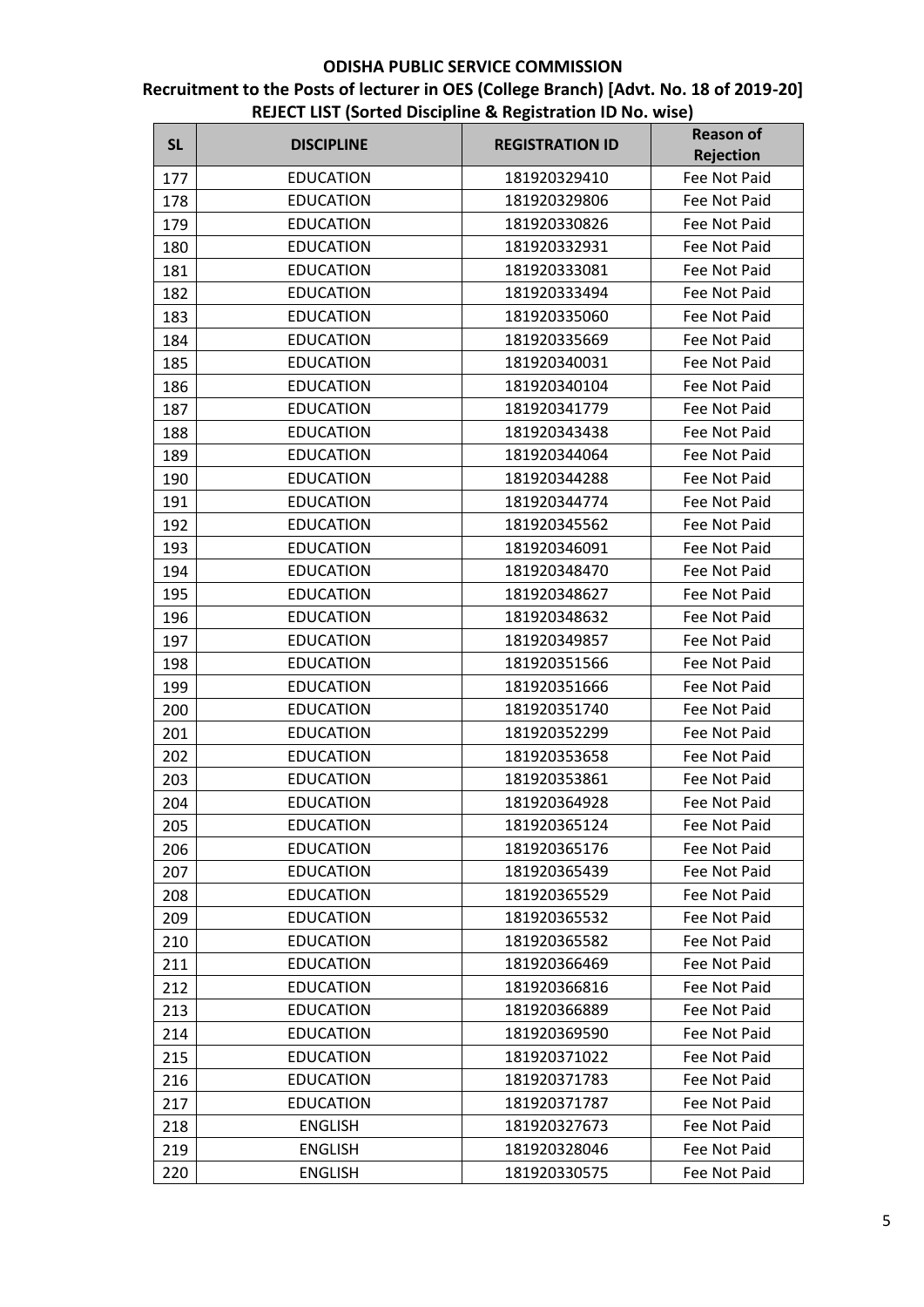| <b>SL</b> | <b>DISCIPLINE</b>            | <b>REGISTRATION ID</b> | <b>Reason of</b>                 |
|-----------|------------------------------|------------------------|----------------------------------|
| 221       | <b>ENGLISH</b>               | 181920333122           | <b>Rejection</b><br>Fee Not Paid |
| 222       | <b>ENGLISH</b>               | 181920333292           | Fee Not Paid                     |
| 223       | <b>ENGLISH</b>               | 181920333491           | Fee Not Paid                     |
| 224       | <b>ENGLISH</b>               | 181920334113           | Fee Not Paid                     |
| 225       | <b>ENGLISH</b>               | 181920335431           | Fee Not Paid                     |
| 226       | <b>ENGLISH</b>               | 181920336162           | Fee Not Paid                     |
| 227       | <b>ENGLISH</b>               | 181920339089           | Fee Not Paid                     |
| 228       | <b>ENGLISH</b>               | 181920339274           | Fee Not Paid                     |
| 229       | <b>ENGLISH</b>               | 181920340515           | Fee Not Paid                     |
| 230       | <b>ENGLISH</b>               | 181920341006           | Fee Not Paid                     |
| 231       | <b>ENGLISH</b>               | 181920346163           | Fee Not Paid                     |
| 232       | <b>ENGLISH</b>               | 181920347492           | Fee Not Paid                     |
| 233       | <b>ENGLISH</b>               | 181920347534           | Fee Not Paid                     |
| 234       | <b>ENGLISH</b>               | 181920349876           | Fee Not Paid                     |
| 235       | <b>ENGLISH</b>               | 181920354600           | Fee Not Paid                     |
| 236       | <b>ENGLISH</b>               | 181920355109           | Fee Not Paid                     |
| 237       | <b>ENGLISH</b>               | 181920355531           | Fee Not Paid                     |
| 238       | <b>ENGLISH</b>               | 181920356973           | Fee Not Paid                     |
| 239       | <b>ENGLISH</b>               | 181920360886           | Fee Not Paid                     |
| 240       | <b>ENGLISH</b>               | 181920360919           | Fee Not Paid                     |
| 241       | <b>ENGLISH</b>               | 181920363560           | Fee Not Paid                     |
| 242       | <b>ENGLISH</b>               | 181920366144           | Fee Not Paid                     |
| 243       | <b>ENGLISH</b>               | 181920367314           | Fee Not Paid                     |
| 244       | <b>ENGLISH</b>               | 181920367866           | Fee Not Paid                     |
| 245       | <b>ENGLISH</b>               | 181920369213           | Fee Not Paid                     |
| 246       | <b>ENGLISH</b>               | 181920370730           | Fee Not Paid                     |
| 247       | <b>ENVIRONMENTAL SCIENCE</b> | 181920331378           | Fee Not Paid                     |
| 248       | <b>ENVIRONMENTAL SCIENCE</b> | 181920335789           | Fee Not Paid                     |
| 249       | <b>ENVIRONMENTAL SCIENCE</b> | 181920340177           | Fee Not Paid                     |
| 250       | <b>ENVIRONMENTAL SCIENCE</b> | 181920340669           | Fee Not Paid                     |
| 251       | <b>ENVIRONMENTAL SCIENCE</b> | 181920345393           | Fee Not Paid                     |
| 252       | <b>ENVIRONMENTAL SCIENCE</b> | 181920347477           | Fee Not Paid                     |
| 253       | <b>ENVIRONMENTAL SCIENCE</b> | 181920354642           | Fee Not Paid                     |
| 254       | <b>ENVIRONMENTAL SCIENCE</b> | 181920355431           | Fee Not Paid                     |
| 255       | <b>ENVIRONMENTAL SCIENCE</b> | 181920363084           | Fee Not Paid                     |
| 256       | <b>ENVIRONMENTAL SCIENCE</b> | 181920366806           | Fee Not Paid                     |
| 257       | <b>ENVIRONMENTAL SCIENCE</b> | 181920367956           | Fee Not Paid                     |
| 258       | <b>ENVIRONMENTAL SCIENCE</b> | 181920370258           | Fee Not Paid                     |
| 259       | <b>GEOGRAPHY</b>             | 181920329200           | Fee Not Paid                     |
| 260       | <b>GEOGRAPHY</b>             | 181920333071           | Fee Not Paid                     |
| 261       | <b>GEOGRAPHY</b>             | 181920334071           | Fee Not Paid                     |
| 262       | <b>GEOGRAPHY</b>             | 181920337421           | Fee Not Paid                     |
| 263       | <b>GEOGRAPHY</b>             | 181920338293           | Fee Not Paid                     |
| 264       | <b>GEOGRAPHY</b>             | 181920341518           | Fee Not Paid                     |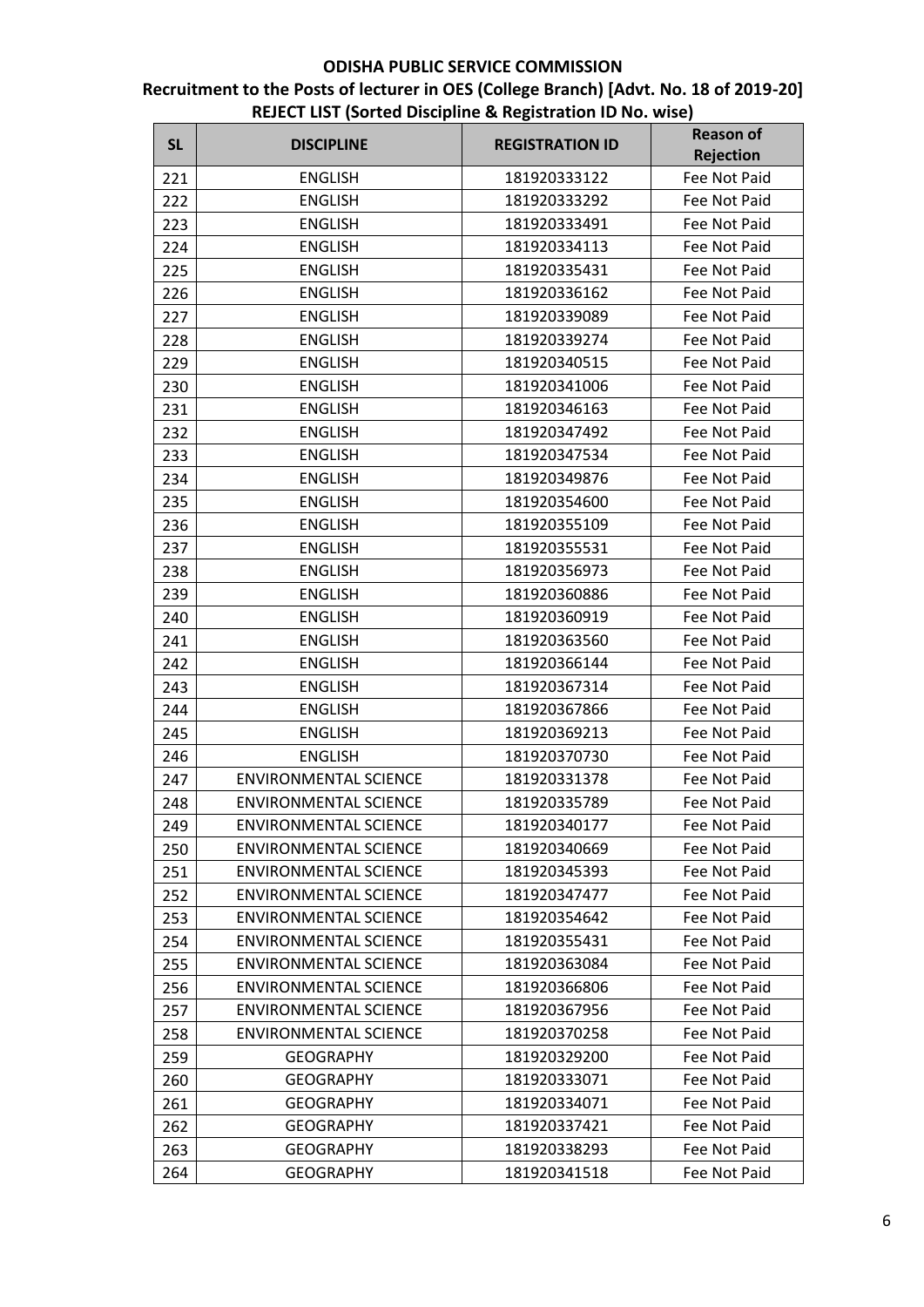| <b>SL</b> | <b>DISCIPLINE</b> | <b>REGISTRATION ID</b> | <b>Reason of</b><br><b>Rejection</b> |
|-----------|-------------------|------------------------|--------------------------------------|
| 265       | <b>GEOGRAPHY</b>  | 181920345718           | Fee Not Paid                         |
| 266       | <b>GEOGRAPHY</b>  | 181920347195           | Fee Not Paid                         |
| 267       | <b>GEOGRAPHY</b>  | 181920347723           | Fee Not Paid                         |
| 268       | <b>GEOGRAPHY</b>  | 181920348170           | Fee Not Paid                         |
| 269       | <b>GEOGRAPHY</b>  | 181920353606           | Fee Not Paid                         |
| 270       | <b>GEOGRAPHY</b>  | 181920353731           | <b>Fee Not Paid</b>                  |
| 271       | <b>GEOLOGY</b>    | 181920330756           | Fee Not Paid                         |
| 272       | <b>GEOLOGY</b>    | 181920332094           | Fee Not Paid                         |
| 273       | <b>GEOLOGY</b>    | 181920337372           | Fee Not Paid                         |
| 274       | <b>GEOLOGY</b>    | 181920339916           | Fee Not Paid                         |
| 275       | <b>GEOLOGY</b>    | 181920345368           | Fee Not Paid                         |
| 276       | <b>GEOLOGY</b>    | 181920351338           | Fee Not Paid                         |
| 277       | <b>GEOLOGY</b>    | 181920352237           | Fee Not Paid                         |
| 278       | <b>GEOLOGY</b>    | 181920354607           | Fee Not Paid                         |
| 279       | <b>GEOLOGY</b>    | 181920356819           | Fee Not Paid                         |
| 280       | <b>GEOLOGY</b>    | 181920359901           | Fee Not Paid                         |
| 281       | <b>GEOLOGY</b>    | 181920361010           | Fee Not Paid                         |
| 282       | <b>GEOLOGY</b>    | 181920366397           | Fee Not Paid                         |
| 283       | <b>GEOLOGY</b>    | 181920366940           | Fee Not Paid                         |
| 284       | <b>GEOLOGY</b>    | 181920367174           | Fee Not Paid                         |
| 285       | <b>GEOLOGY</b>    | 181920368613           | Fee Not Paid                         |
| 286       | <b>GEOLOGY</b>    | 181920370990           | Fee Not Paid                         |
| 287       | <b>GEOLOGY</b>    | 181920372311           | Fee Not Paid                         |
| 288       | <b>HISTORY</b>    | 181920327174           | Fee Not Paid                         |
| 289       | <b>HISTORY</b>    | 181920330768           | Fee Not Paid                         |
| 290       | <b>HISTORY</b>    | 181920331981           | Fee Not Paid                         |
| 291       | <b>HISTORY</b>    | 181920335622           | Fee Not Paid                         |
| 292       | <b>HISTORY</b>    | 181920340432           | Fee Not Paid                         |
| 293       | <b>HISTORY</b>    | 181920348666           | Fee Not Paid                         |
| 294       | <b>HISTORY</b>    | 181920350087           | Fee Not Paid                         |
| 295       | <b>HISTORY</b>    | 181920352431           | Fee Not Paid                         |
| 296       | <b>HISTORY</b>    | 181920354584           | Fee Not Paid                         |
| 297       | <b>HISTORY</b>    | 181920355729           | Fee Not Paid                         |
| 298       | <b>HISTORY</b>    | 181920356132           | Fee Not Paid                         |
| 299       | <b>HISTORY</b>    | 181920356772           | Fee Not Paid                         |
| 300       | <b>HISTORY</b>    | 181920358077           | Fee Not Paid                         |
| 301       | <b>HISTORY</b>    | 181920360156           | Fee Not Paid                         |
| 302       | <b>HISTORY</b>    | 181920360972           | Fee Not Paid                         |
| 303       | <b>HISTORY</b>    | 181920363588           | Overage                              |
| 304       | <b>HISTORY</b>    | 181920367558           | Fee Not Paid                         |
| 305       | <b>HISTORY</b>    | 181920368599           | Fee Not Paid                         |
| 306       | <b>HISTORY</b>    | 181920369865           | Fee Not Paid                         |
| 307       | <b>HISTORY</b>    | 181920369884           | Fee Not Paid                         |
| 308       | <b>HISTORY</b>    | 181920371246           | Fee Not Paid                         |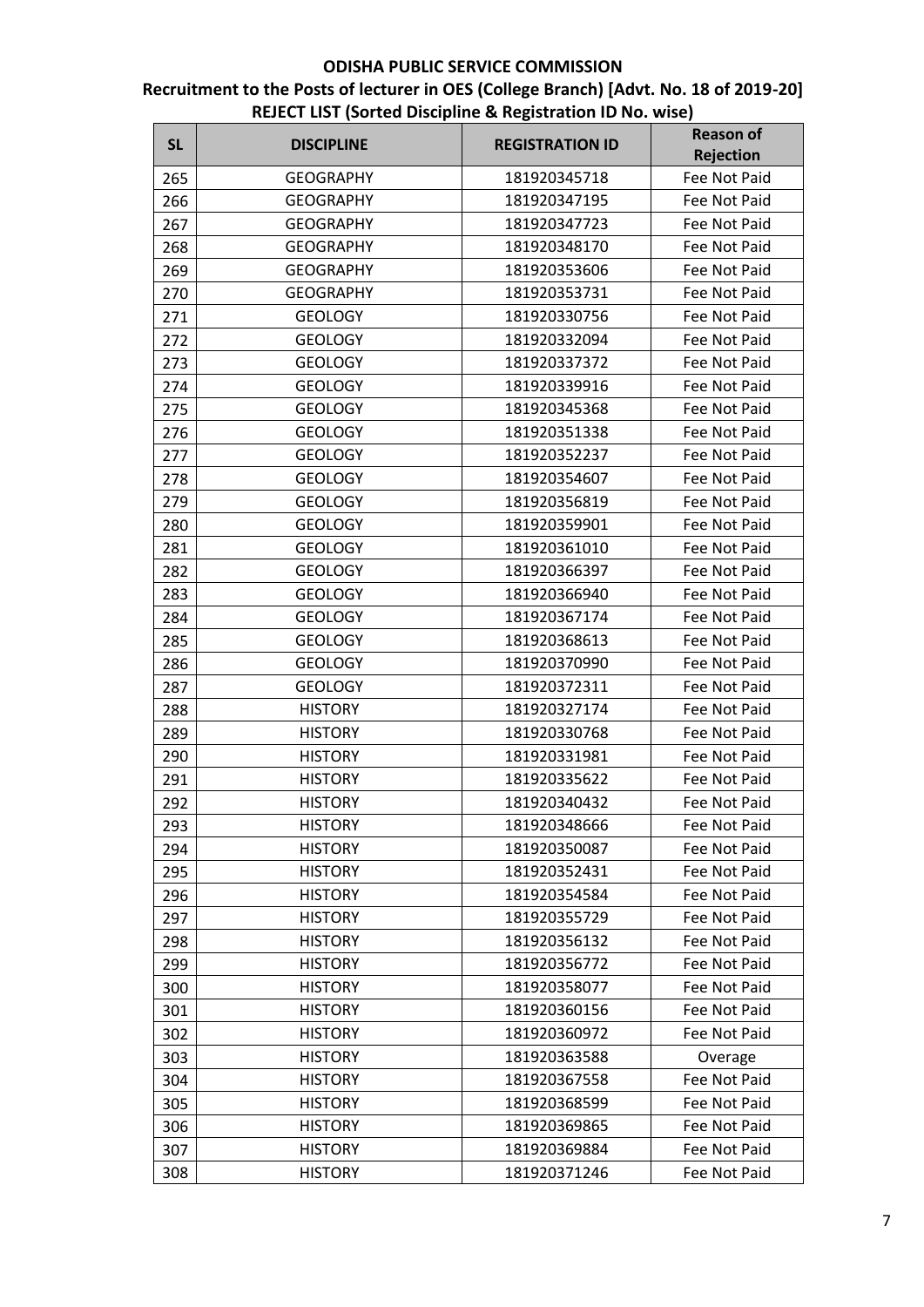| <b>Rejection</b><br>309<br>LIFE SCIENCE<br>181920328137<br>Fee Not Paid<br>LIFE SCIENCE<br>181920333971<br>310<br>Fee Not Paid<br>LIFE SCIENCE<br>181920335662<br>311<br>Fee Not Paid<br>312<br>LIFE SCIENCE<br>181920335767<br>Fee Not Paid<br>313<br>LIFE SCIENCE<br>181920342690<br>Fee Not Paid<br><b>LIFE SCIENCE</b><br>314<br>181920346692<br>Fee Not Paid<br><b>LIFE SCIENCE</b><br>181920348188<br>Fee Not Paid<br>315<br>316<br>LIFE SCIENCE<br>181920353272<br>Fee Not Paid<br>317<br><b>LIFE SCIENCE</b><br>181920355825<br>Fee Not Paid<br>318<br>LIFE SCIENCE<br>181920358197<br>Fee Not Paid<br>LIFE SCIENCE<br>181920358732<br>Fee Not Paid<br>319<br>320<br>LIFE SCIENCE<br>181920359937<br><b>Fee Not Paid</b><br>LIFE SCIENCE<br>321<br>181920360203<br>Fee Not Paid<br>LIFE SCIENCE<br>322<br>181920367736<br><b>Fee Not Paid</b><br>LIFE SCIENCE<br>323<br>181920369333<br>Fee Not Paid<br>324<br>LIFE SCIENCE<br>Fee Not Paid<br>181920369663<br>LIFE SCIENCE<br>325<br>181920370182<br>Fee Not Paid<br>LIFE SCIENCE<br>326<br>181920371241<br>Fee Not Paid<br>LIFE SCIENCE<br>181920372450<br>Fee Not Paid<br>327<br>LOGIC AND PHILOSOPHY<br>181920332537<br>Fee Not Paid<br>328<br>329<br>LOGIC AND PHILOSOPHY<br>181920353560<br>Overage<br>330<br>LOGIC AND PHILOSOPHY<br>181920368873<br>Fee Not Paid<br><b>MATHEMATICS</b><br>181920330225<br>Fee Not Paid<br>331<br><b>MATHEMATICS</b><br>332<br>181920330682<br>Fee Not Paid<br>333<br><b>MATHEMATICS</b><br>181920330934<br>Fee Not Paid<br><b>MATHEMATICS</b><br>181920332897<br>334<br>Fee Not Paid<br><b>MATHEMATICS</b><br>181920333838<br>335<br>Fee Not Paid<br><b>MATHEMATICS</b><br>181920334566<br>336<br>Fee Not Paid<br>337<br><b>MATHEMATICS</b><br>181920335508<br>Fee Not Paid<br><b>MATHEMATICS</b><br>181920335880<br>Fee Not Paid<br>338<br><b>MATHEMATICS</b><br>181920335913<br>Fee Not Paid<br>339<br><b>MATHEMATICS</b><br>181920336121<br>Fee Not Paid<br>340<br><b>MATHEMATICS</b><br>181920336710<br>Fee Not Paid<br>341<br><b>MATHEMATICS</b><br>181920338072<br>Fee Not Paid<br>342<br><b>MATHEMATICS</b><br>181920338807<br>Fee Not Paid<br>343<br><b>MATHEMATICS</b><br>181920339238<br>Fee Not Paid<br>344<br><b>MATHEMATICS</b><br>181920341054<br>Fee Not Paid<br>345<br><b>MATHEMATICS</b><br>181920341121<br>Fee Not Paid<br>346<br><b>MATHEMATICS</b><br>181920341285<br>Fee Not Paid<br>347<br><b>MATHEMATICS</b><br>181920341331<br>Fee Not Paid<br>348<br>349<br><b>MATHEMATICS</b><br>181920342513<br>Fee Not Paid<br><b>MATHEMATICS</b><br>181920346119<br>Fee Not Paid<br>350<br><b>MATHEMATICS</b><br>181920348862<br>Fee Not Paid<br>351<br><b>MATHEMATICS</b><br>181920349070<br>Fee Not Paid<br>352 | <b>SL</b> | <b>DISCIPLINE</b> | <b>REGISTRATION ID</b> | <b>Reason of</b> |
|--------------------------------------------------------------------------------------------------------------------------------------------------------------------------------------------------------------------------------------------------------------------------------------------------------------------------------------------------------------------------------------------------------------------------------------------------------------------------------------------------------------------------------------------------------------------------------------------------------------------------------------------------------------------------------------------------------------------------------------------------------------------------------------------------------------------------------------------------------------------------------------------------------------------------------------------------------------------------------------------------------------------------------------------------------------------------------------------------------------------------------------------------------------------------------------------------------------------------------------------------------------------------------------------------------------------------------------------------------------------------------------------------------------------------------------------------------------------------------------------------------------------------------------------------------------------------------------------------------------------------------------------------------------------------------------------------------------------------------------------------------------------------------------------------------------------------------------------------------------------------------------------------------------------------------------------------------------------------------------------------------------------------------------------------------------------------------------------------------------------------------------------------------------------------------------------------------------------------------------------------------------------------------------------------------------------------------------------------------------------------------------------------------------------------------------------------------------------------------------------------------------------------------------------------------------------------------------------------------------------------------------------------------------------------------------------------------------------------------|-----------|-------------------|------------------------|------------------|
|                                                                                                                                                                                                                                                                                                                                                                                                                                                                                                                                                                                                                                                                                                                                                                                                                                                                                                                                                                                                                                                                                                                                                                                                                                                                                                                                                                                                                                                                                                                                                                                                                                                                                                                                                                                                                                                                                                                                                                                                                                                                                                                                                                                                                                                                                                                                                                                                                                                                                                                                                                                                                                                                                                                                |           |                   |                        |                  |
|                                                                                                                                                                                                                                                                                                                                                                                                                                                                                                                                                                                                                                                                                                                                                                                                                                                                                                                                                                                                                                                                                                                                                                                                                                                                                                                                                                                                                                                                                                                                                                                                                                                                                                                                                                                                                                                                                                                                                                                                                                                                                                                                                                                                                                                                                                                                                                                                                                                                                                                                                                                                                                                                                                                                |           |                   |                        |                  |
|                                                                                                                                                                                                                                                                                                                                                                                                                                                                                                                                                                                                                                                                                                                                                                                                                                                                                                                                                                                                                                                                                                                                                                                                                                                                                                                                                                                                                                                                                                                                                                                                                                                                                                                                                                                                                                                                                                                                                                                                                                                                                                                                                                                                                                                                                                                                                                                                                                                                                                                                                                                                                                                                                                                                |           |                   |                        |                  |
|                                                                                                                                                                                                                                                                                                                                                                                                                                                                                                                                                                                                                                                                                                                                                                                                                                                                                                                                                                                                                                                                                                                                                                                                                                                                                                                                                                                                                                                                                                                                                                                                                                                                                                                                                                                                                                                                                                                                                                                                                                                                                                                                                                                                                                                                                                                                                                                                                                                                                                                                                                                                                                                                                                                                |           |                   |                        |                  |
|                                                                                                                                                                                                                                                                                                                                                                                                                                                                                                                                                                                                                                                                                                                                                                                                                                                                                                                                                                                                                                                                                                                                                                                                                                                                                                                                                                                                                                                                                                                                                                                                                                                                                                                                                                                                                                                                                                                                                                                                                                                                                                                                                                                                                                                                                                                                                                                                                                                                                                                                                                                                                                                                                                                                |           |                   |                        |                  |
|                                                                                                                                                                                                                                                                                                                                                                                                                                                                                                                                                                                                                                                                                                                                                                                                                                                                                                                                                                                                                                                                                                                                                                                                                                                                                                                                                                                                                                                                                                                                                                                                                                                                                                                                                                                                                                                                                                                                                                                                                                                                                                                                                                                                                                                                                                                                                                                                                                                                                                                                                                                                                                                                                                                                |           |                   |                        |                  |
|                                                                                                                                                                                                                                                                                                                                                                                                                                                                                                                                                                                                                                                                                                                                                                                                                                                                                                                                                                                                                                                                                                                                                                                                                                                                                                                                                                                                                                                                                                                                                                                                                                                                                                                                                                                                                                                                                                                                                                                                                                                                                                                                                                                                                                                                                                                                                                                                                                                                                                                                                                                                                                                                                                                                |           |                   |                        |                  |
|                                                                                                                                                                                                                                                                                                                                                                                                                                                                                                                                                                                                                                                                                                                                                                                                                                                                                                                                                                                                                                                                                                                                                                                                                                                                                                                                                                                                                                                                                                                                                                                                                                                                                                                                                                                                                                                                                                                                                                                                                                                                                                                                                                                                                                                                                                                                                                                                                                                                                                                                                                                                                                                                                                                                |           |                   |                        |                  |
|                                                                                                                                                                                                                                                                                                                                                                                                                                                                                                                                                                                                                                                                                                                                                                                                                                                                                                                                                                                                                                                                                                                                                                                                                                                                                                                                                                                                                                                                                                                                                                                                                                                                                                                                                                                                                                                                                                                                                                                                                                                                                                                                                                                                                                                                                                                                                                                                                                                                                                                                                                                                                                                                                                                                |           |                   |                        |                  |
|                                                                                                                                                                                                                                                                                                                                                                                                                                                                                                                                                                                                                                                                                                                                                                                                                                                                                                                                                                                                                                                                                                                                                                                                                                                                                                                                                                                                                                                                                                                                                                                                                                                                                                                                                                                                                                                                                                                                                                                                                                                                                                                                                                                                                                                                                                                                                                                                                                                                                                                                                                                                                                                                                                                                |           |                   |                        |                  |
|                                                                                                                                                                                                                                                                                                                                                                                                                                                                                                                                                                                                                                                                                                                                                                                                                                                                                                                                                                                                                                                                                                                                                                                                                                                                                                                                                                                                                                                                                                                                                                                                                                                                                                                                                                                                                                                                                                                                                                                                                                                                                                                                                                                                                                                                                                                                                                                                                                                                                                                                                                                                                                                                                                                                |           |                   |                        |                  |
|                                                                                                                                                                                                                                                                                                                                                                                                                                                                                                                                                                                                                                                                                                                                                                                                                                                                                                                                                                                                                                                                                                                                                                                                                                                                                                                                                                                                                                                                                                                                                                                                                                                                                                                                                                                                                                                                                                                                                                                                                                                                                                                                                                                                                                                                                                                                                                                                                                                                                                                                                                                                                                                                                                                                |           |                   |                        |                  |
|                                                                                                                                                                                                                                                                                                                                                                                                                                                                                                                                                                                                                                                                                                                                                                                                                                                                                                                                                                                                                                                                                                                                                                                                                                                                                                                                                                                                                                                                                                                                                                                                                                                                                                                                                                                                                                                                                                                                                                                                                                                                                                                                                                                                                                                                                                                                                                                                                                                                                                                                                                                                                                                                                                                                |           |                   |                        |                  |
|                                                                                                                                                                                                                                                                                                                                                                                                                                                                                                                                                                                                                                                                                                                                                                                                                                                                                                                                                                                                                                                                                                                                                                                                                                                                                                                                                                                                                                                                                                                                                                                                                                                                                                                                                                                                                                                                                                                                                                                                                                                                                                                                                                                                                                                                                                                                                                                                                                                                                                                                                                                                                                                                                                                                |           |                   |                        |                  |
|                                                                                                                                                                                                                                                                                                                                                                                                                                                                                                                                                                                                                                                                                                                                                                                                                                                                                                                                                                                                                                                                                                                                                                                                                                                                                                                                                                                                                                                                                                                                                                                                                                                                                                                                                                                                                                                                                                                                                                                                                                                                                                                                                                                                                                                                                                                                                                                                                                                                                                                                                                                                                                                                                                                                |           |                   |                        |                  |
|                                                                                                                                                                                                                                                                                                                                                                                                                                                                                                                                                                                                                                                                                                                                                                                                                                                                                                                                                                                                                                                                                                                                                                                                                                                                                                                                                                                                                                                                                                                                                                                                                                                                                                                                                                                                                                                                                                                                                                                                                                                                                                                                                                                                                                                                                                                                                                                                                                                                                                                                                                                                                                                                                                                                |           |                   |                        |                  |
|                                                                                                                                                                                                                                                                                                                                                                                                                                                                                                                                                                                                                                                                                                                                                                                                                                                                                                                                                                                                                                                                                                                                                                                                                                                                                                                                                                                                                                                                                                                                                                                                                                                                                                                                                                                                                                                                                                                                                                                                                                                                                                                                                                                                                                                                                                                                                                                                                                                                                                                                                                                                                                                                                                                                |           |                   |                        |                  |
|                                                                                                                                                                                                                                                                                                                                                                                                                                                                                                                                                                                                                                                                                                                                                                                                                                                                                                                                                                                                                                                                                                                                                                                                                                                                                                                                                                                                                                                                                                                                                                                                                                                                                                                                                                                                                                                                                                                                                                                                                                                                                                                                                                                                                                                                                                                                                                                                                                                                                                                                                                                                                                                                                                                                |           |                   |                        |                  |
|                                                                                                                                                                                                                                                                                                                                                                                                                                                                                                                                                                                                                                                                                                                                                                                                                                                                                                                                                                                                                                                                                                                                                                                                                                                                                                                                                                                                                                                                                                                                                                                                                                                                                                                                                                                                                                                                                                                                                                                                                                                                                                                                                                                                                                                                                                                                                                                                                                                                                                                                                                                                                                                                                                                                |           |                   |                        |                  |
|                                                                                                                                                                                                                                                                                                                                                                                                                                                                                                                                                                                                                                                                                                                                                                                                                                                                                                                                                                                                                                                                                                                                                                                                                                                                                                                                                                                                                                                                                                                                                                                                                                                                                                                                                                                                                                                                                                                                                                                                                                                                                                                                                                                                                                                                                                                                                                                                                                                                                                                                                                                                                                                                                                                                |           |                   |                        |                  |
|                                                                                                                                                                                                                                                                                                                                                                                                                                                                                                                                                                                                                                                                                                                                                                                                                                                                                                                                                                                                                                                                                                                                                                                                                                                                                                                                                                                                                                                                                                                                                                                                                                                                                                                                                                                                                                                                                                                                                                                                                                                                                                                                                                                                                                                                                                                                                                                                                                                                                                                                                                                                                                                                                                                                |           |                   |                        |                  |
|                                                                                                                                                                                                                                                                                                                                                                                                                                                                                                                                                                                                                                                                                                                                                                                                                                                                                                                                                                                                                                                                                                                                                                                                                                                                                                                                                                                                                                                                                                                                                                                                                                                                                                                                                                                                                                                                                                                                                                                                                                                                                                                                                                                                                                                                                                                                                                                                                                                                                                                                                                                                                                                                                                                                |           |                   |                        |                  |
|                                                                                                                                                                                                                                                                                                                                                                                                                                                                                                                                                                                                                                                                                                                                                                                                                                                                                                                                                                                                                                                                                                                                                                                                                                                                                                                                                                                                                                                                                                                                                                                                                                                                                                                                                                                                                                                                                                                                                                                                                                                                                                                                                                                                                                                                                                                                                                                                                                                                                                                                                                                                                                                                                                                                |           |                   |                        |                  |
|                                                                                                                                                                                                                                                                                                                                                                                                                                                                                                                                                                                                                                                                                                                                                                                                                                                                                                                                                                                                                                                                                                                                                                                                                                                                                                                                                                                                                                                                                                                                                                                                                                                                                                                                                                                                                                                                                                                                                                                                                                                                                                                                                                                                                                                                                                                                                                                                                                                                                                                                                                                                                                                                                                                                |           |                   |                        |                  |
|                                                                                                                                                                                                                                                                                                                                                                                                                                                                                                                                                                                                                                                                                                                                                                                                                                                                                                                                                                                                                                                                                                                                                                                                                                                                                                                                                                                                                                                                                                                                                                                                                                                                                                                                                                                                                                                                                                                                                                                                                                                                                                                                                                                                                                                                                                                                                                                                                                                                                                                                                                                                                                                                                                                                |           |                   |                        |                  |
|                                                                                                                                                                                                                                                                                                                                                                                                                                                                                                                                                                                                                                                                                                                                                                                                                                                                                                                                                                                                                                                                                                                                                                                                                                                                                                                                                                                                                                                                                                                                                                                                                                                                                                                                                                                                                                                                                                                                                                                                                                                                                                                                                                                                                                                                                                                                                                                                                                                                                                                                                                                                                                                                                                                                |           |                   |                        |                  |
|                                                                                                                                                                                                                                                                                                                                                                                                                                                                                                                                                                                                                                                                                                                                                                                                                                                                                                                                                                                                                                                                                                                                                                                                                                                                                                                                                                                                                                                                                                                                                                                                                                                                                                                                                                                                                                                                                                                                                                                                                                                                                                                                                                                                                                                                                                                                                                                                                                                                                                                                                                                                                                                                                                                                |           |                   |                        |                  |
|                                                                                                                                                                                                                                                                                                                                                                                                                                                                                                                                                                                                                                                                                                                                                                                                                                                                                                                                                                                                                                                                                                                                                                                                                                                                                                                                                                                                                                                                                                                                                                                                                                                                                                                                                                                                                                                                                                                                                                                                                                                                                                                                                                                                                                                                                                                                                                                                                                                                                                                                                                                                                                                                                                                                |           |                   |                        |                  |
|                                                                                                                                                                                                                                                                                                                                                                                                                                                                                                                                                                                                                                                                                                                                                                                                                                                                                                                                                                                                                                                                                                                                                                                                                                                                                                                                                                                                                                                                                                                                                                                                                                                                                                                                                                                                                                                                                                                                                                                                                                                                                                                                                                                                                                                                                                                                                                                                                                                                                                                                                                                                                                                                                                                                |           |                   |                        |                  |
|                                                                                                                                                                                                                                                                                                                                                                                                                                                                                                                                                                                                                                                                                                                                                                                                                                                                                                                                                                                                                                                                                                                                                                                                                                                                                                                                                                                                                                                                                                                                                                                                                                                                                                                                                                                                                                                                                                                                                                                                                                                                                                                                                                                                                                                                                                                                                                                                                                                                                                                                                                                                                                                                                                                                |           |                   |                        |                  |
|                                                                                                                                                                                                                                                                                                                                                                                                                                                                                                                                                                                                                                                                                                                                                                                                                                                                                                                                                                                                                                                                                                                                                                                                                                                                                                                                                                                                                                                                                                                                                                                                                                                                                                                                                                                                                                                                                                                                                                                                                                                                                                                                                                                                                                                                                                                                                                                                                                                                                                                                                                                                                                                                                                                                |           |                   |                        |                  |
|                                                                                                                                                                                                                                                                                                                                                                                                                                                                                                                                                                                                                                                                                                                                                                                                                                                                                                                                                                                                                                                                                                                                                                                                                                                                                                                                                                                                                                                                                                                                                                                                                                                                                                                                                                                                                                                                                                                                                                                                                                                                                                                                                                                                                                                                                                                                                                                                                                                                                                                                                                                                                                                                                                                                |           |                   |                        |                  |
|                                                                                                                                                                                                                                                                                                                                                                                                                                                                                                                                                                                                                                                                                                                                                                                                                                                                                                                                                                                                                                                                                                                                                                                                                                                                                                                                                                                                                                                                                                                                                                                                                                                                                                                                                                                                                                                                                                                                                                                                                                                                                                                                                                                                                                                                                                                                                                                                                                                                                                                                                                                                                                                                                                                                |           |                   |                        |                  |
|                                                                                                                                                                                                                                                                                                                                                                                                                                                                                                                                                                                                                                                                                                                                                                                                                                                                                                                                                                                                                                                                                                                                                                                                                                                                                                                                                                                                                                                                                                                                                                                                                                                                                                                                                                                                                                                                                                                                                                                                                                                                                                                                                                                                                                                                                                                                                                                                                                                                                                                                                                                                                                                                                                                                |           |                   |                        |                  |
|                                                                                                                                                                                                                                                                                                                                                                                                                                                                                                                                                                                                                                                                                                                                                                                                                                                                                                                                                                                                                                                                                                                                                                                                                                                                                                                                                                                                                                                                                                                                                                                                                                                                                                                                                                                                                                                                                                                                                                                                                                                                                                                                                                                                                                                                                                                                                                                                                                                                                                                                                                                                                                                                                                                                |           |                   |                        |                  |
|                                                                                                                                                                                                                                                                                                                                                                                                                                                                                                                                                                                                                                                                                                                                                                                                                                                                                                                                                                                                                                                                                                                                                                                                                                                                                                                                                                                                                                                                                                                                                                                                                                                                                                                                                                                                                                                                                                                                                                                                                                                                                                                                                                                                                                                                                                                                                                                                                                                                                                                                                                                                                                                                                                                                |           |                   |                        |                  |
|                                                                                                                                                                                                                                                                                                                                                                                                                                                                                                                                                                                                                                                                                                                                                                                                                                                                                                                                                                                                                                                                                                                                                                                                                                                                                                                                                                                                                                                                                                                                                                                                                                                                                                                                                                                                                                                                                                                                                                                                                                                                                                                                                                                                                                                                                                                                                                                                                                                                                                                                                                                                                                                                                                                                |           |                   |                        |                  |
|                                                                                                                                                                                                                                                                                                                                                                                                                                                                                                                                                                                                                                                                                                                                                                                                                                                                                                                                                                                                                                                                                                                                                                                                                                                                                                                                                                                                                                                                                                                                                                                                                                                                                                                                                                                                                                                                                                                                                                                                                                                                                                                                                                                                                                                                                                                                                                                                                                                                                                                                                                                                                                                                                                                                |           |                   |                        |                  |
|                                                                                                                                                                                                                                                                                                                                                                                                                                                                                                                                                                                                                                                                                                                                                                                                                                                                                                                                                                                                                                                                                                                                                                                                                                                                                                                                                                                                                                                                                                                                                                                                                                                                                                                                                                                                                                                                                                                                                                                                                                                                                                                                                                                                                                                                                                                                                                                                                                                                                                                                                                                                                                                                                                                                |           |                   |                        |                  |
|                                                                                                                                                                                                                                                                                                                                                                                                                                                                                                                                                                                                                                                                                                                                                                                                                                                                                                                                                                                                                                                                                                                                                                                                                                                                                                                                                                                                                                                                                                                                                                                                                                                                                                                                                                                                                                                                                                                                                                                                                                                                                                                                                                                                                                                                                                                                                                                                                                                                                                                                                                                                                                                                                                                                |           |                   |                        |                  |
|                                                                                                                                                                                                                                                                                                                                                                                                                                                                                                                                                                                                                                                                                                                                                                                                                                                                                                                                                                                                                                                                                                                                                                                                                                                                                                                                                                                                                                                                                                                                                                                                                                                                                                                                                                                                                                                                                                                                                                                                                                                                                                                                                                                                                                                                                                                                                                                                                                                                                                                                                                                                                                                                                                                                |           |                   |                        |                  |
|                                                                                                                                                                                                                                                                                                                                                                                                                                                                                                                                                                                                                                                                                                                                                                                                                                                                                                                                                                                                                                                                                                                                                                                                                                                                                                                                                                                                                                                                                                                                                                                                                                                                                                                                                                                                                                                                                                                                                                                                                                                                                                                                                                                                                                                                                                                                                                                                                                                                                                                                                                                                                                                                                                                                |           |                   |                        |                  |
|                                                                                                                                                                                                                                                                                                                                                                                                                                                                                                                                                                                                                                                                                                                                                                                                                                                                                                                                                                                                                                                                                                                                                                                                                                                                                                                                                                                                                                                                                                                                                                                                                                                                                                                                                                                                                                                                                                                                                                                                                                                                                                                                                                                                                                                                                                                                                                                                                                                                                                                                                                                                                                                                                                                                |           |                   |                        |                  |
|                                                                                                                                                                                                                                                                                                                                                                                                                                                                                                                                                                                                                                                                                                                                                                                                                                                                                                                                                                                                                                                                                                                                                                                                                                                                                                                                                                                                                                                                                                                                                                                                                                                                                                                                                                                                                                                                                                                                                                                                                                                                                                                                                                                                                                                                                                                                                                                                                                                                                                                                                                                                                                                                                                                                |           |                   |                        |                  |
|                                                                                                                                                                                                                                                                                                                                                                                                                                                                                                                                                                                                                                                                                                                                                                                                                                                                                                                                                                                                                                                                                                                                                                                                                                                                                                                                                                                                                                                                                                                                                                                                                                                                                                                                                                                                                                                                                                                                                                                                                                                                                                                                                                                                                                                                                                                                                                                                                                                                                                                                                                                                                                                                                                                                |           |                   |                        |                  |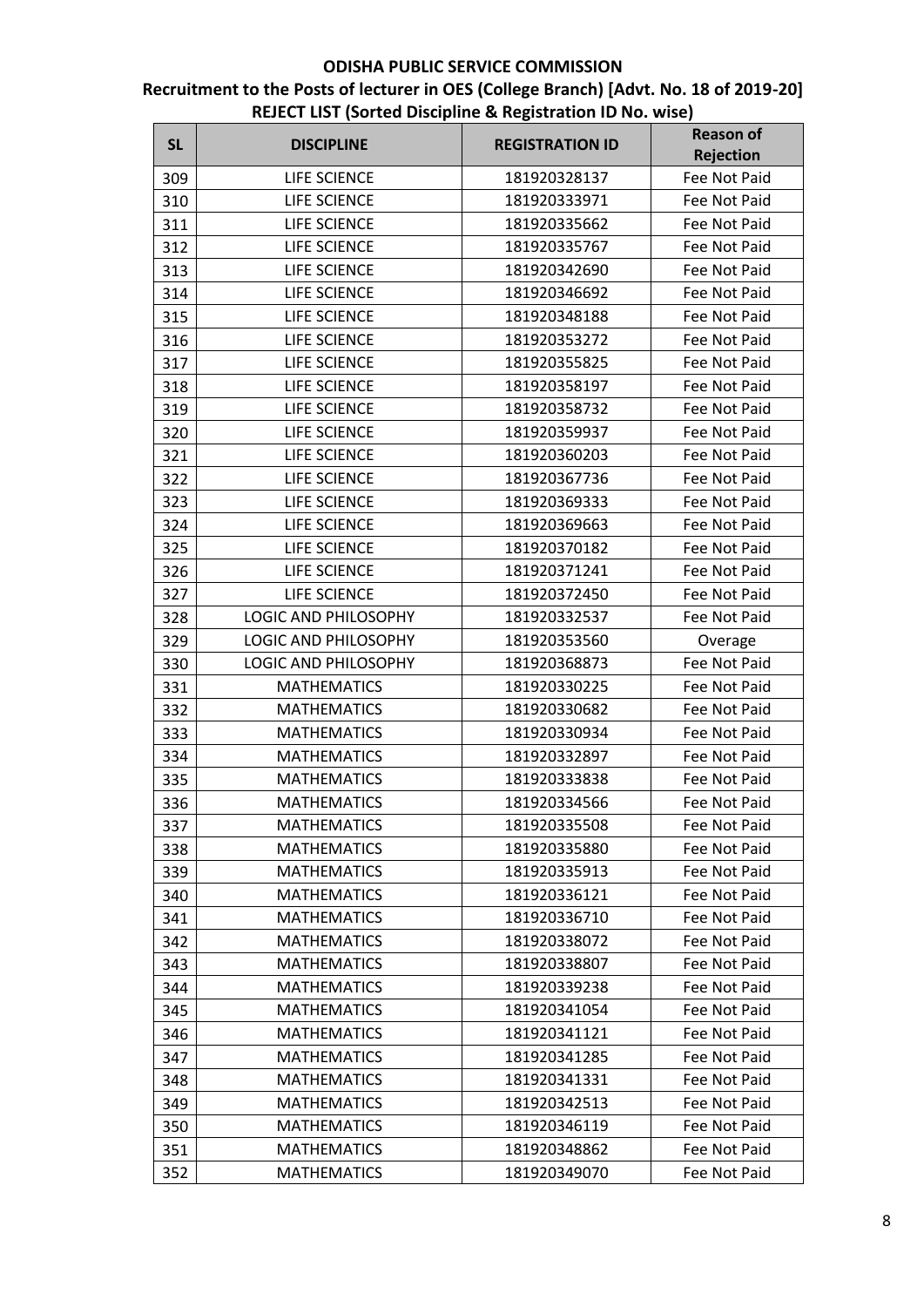| <b>SL</b> | <b>DISCIPLINE</b>  | <b>REGISTRATION ID</b> | <b>Reason of</b> |
|-----------|--------------------|------------------------|------------------|
|           |                    |                        | <b>Rejection</b> |
| 353       | <b>MATHEMATICS</b> | 181920351207           | Fee Not Paid     |
| 354       | <b>MATHEMATICS</b> | 181920351318           | Fee Not Paid     |
| 355       | <b>MATHEMATICS</b> | 181920352107           | Fee Not Paid     |
| 356       | <b>MATHEMATICS</b> | 181920353058           | Fee Not Paid     |
| 357       | <b>MATHEMATICS</b> | 181920354025           | Fee Not Paid     |
| 358       | <b>MATHEMATICS</b> | 181920354096           | Fee Not Paid     |
| 359       | <b>MATHEMATICS</b> | 181920355155           | Fee Not Paid     |
| 360       | <b>MATHEMATICS</b> | 181920359131           | Fee Not Paid     |
| 361       | <b>MATHEMATICS</b> | 181920359985           | Fee Not Paid     |
| 362       | <b>MATHEMATICS</b> | 181920365980           | Fee Not Paid     |
| 363       | <b>MATHEMATICS</b> | 181920369487           | Fee Not Paid     |
| 364       | <b>MATHEMATICS</b> | 181920370035           | Fee Not Paid     |
| 365       | <b>MATHEMATICS</b> | 181920371691           | Fee Not Paid     |
| 366       | <b>ODIA</b>        | 181920329123           | Fee Not Paid     |
| 367       | <b>ODIA</b>        | 181920336211           | Fee Not Paid     |
| 368       | <b>ODIA</b>        | 181920342450           | Fee Not Paid     |
| 369       | <b>ODIA</b>        | 181920348504           | Fee Not Paid     |
| 370       | <b>ODIA</b>        | 181920350630           | Fee Not Paid     |
| 371       | <b>ODIA</b>        | 181920352911           | Fee Not Paid     |
| 372       | <b>ODIA</b>        | 181920354523           | Fee Not Paid     |
| 373       | <b>ODIA</b>        | 181920355306           | Fee Not Paid     |
| 374       | <b>ODIA</b>        | 181920355327           | Fee Not Paid     |
| 375       | <b>ODIA</b>        | 181920355504           | Fee Not Paid     |
| 376       | <b>ODIA</b>        | 181920356355           | Fee Not Paid     |
| 377       | <b>ODIA</b>        | 181920356546           | Fee Not Paid     |
| 378       | <b>ODIA</b>        | 181920356555           | Fee Not Paid     |
| 379       | <b>ODIA</b>        | 181920356947           | Fee Not Paid     |
| 380       | <b>ODIA</b>        | 181920357046           | Fee Not Paid     |
| 381       | ODIA               | 181920357127           | Fee Not Paid     |
| 382       | <b>ODIA</b>        | 181920357218           | Fee Not Paid     |
| 383       | <b>ODIA</b>        | 181920357876           | Fee Not Paid     |
| 384       | <b>ODIA</b>        | 181920357882           | Fee Not Paid     |
| 385       | <b>ODIA</b>        | 181920358256           | Fee Not Paid     |
| 386       | <b>ODIA</b>        | 181920359685           | Fee Not Paid     |
| 387       | <b>ODIA</b>        | 181920359833           | Fee Not Paid     |
| 388       | <b>ODIA</b>        | 181920360100           | Fee Not Paid     |
| 389       | <b>ODIA</b>        | 181920360828           | Fee Not Paid     |
| 390       | <b>ODIA</b>        | 181920360859           | Fee Not Paid     |
| 391       | <b>ODIA</b>        | 181920364238           | Fee Not Paid     |
| 392       | <b>ODIA</b>        | 181920365500           | Fee Not Paid     |
| 393       | <b>ODIA</b>        | 181920366301           | Fee Not Paid     |
| 394       | <b>ODIA</b>        | 181920366476           | Fee Not Paid     |
| 395       | <b>ODIA</b>        | 181920366545           | Fee Not Paid     |
| 396       | <b>ODIA</b>        | 181920367313           | Fee Not Paid     |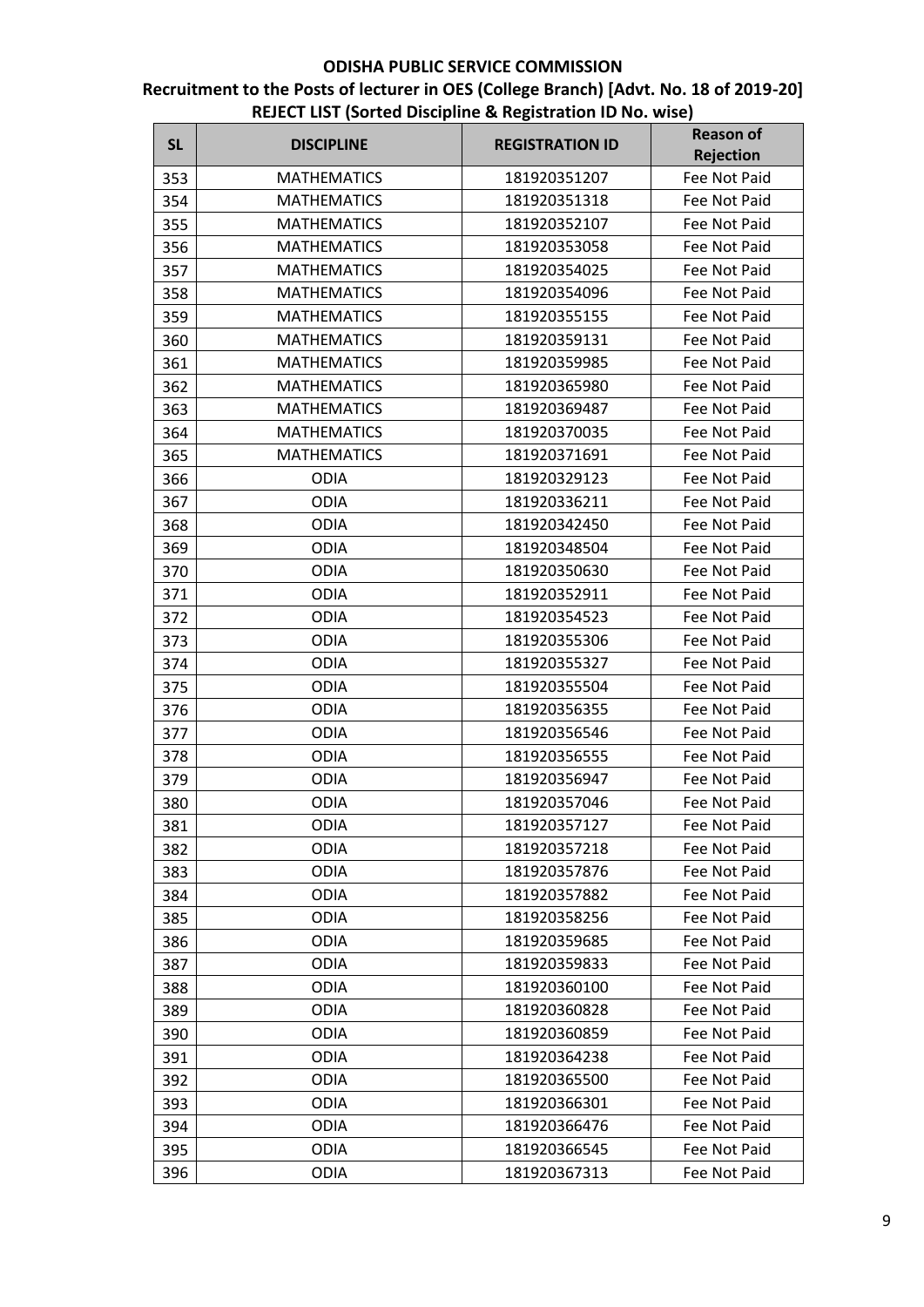| <b>SL</b> | <b>DISCIPLINE</b> | <b>REGISTRATION ID</b> | <b>Reason of</b> |
|-----------|-------------------|------------------------|------------------|
|           |                   |                        | <b>Rejection</b> |
| 397       | <b>ODIA</b>       | 181920367508           | Fee Not Paid     |
| 398       | <b>ODIA</b>       | 181920368723           | Fee Not Paid     |
| 399       | <b>ODIA</b>       | 181920371749           | Fee Not Paid     |
| 400       | <b>ODIA</b>       | 181920372379           | Fee Not Paid     |
| 401       | <b>ODIA</b>       | 181920372395           | Fee Not Paid     |
| 402       | <b>ODIA</b>       | 181920372498           | Fee Not Paid     |
| 403       | <b>PHYSICS</b>    | 181920329313           | Fee Not Paid     |
| 404       | <b>PHYSICS</b>    | 181920329521           | Fee Not Paid     |
| 405       | <b>PHYSICS</b>    | 181920330823           | Fee Not Paid     |
| 406       | <b>PHYSICS</b>    | 181920331382           | Fee Not Paid     |
| 407       | <b>PHYSICS</b>    | 181920333065           | Fee Not Paid     |
| 408       | <b>PHYSICS</b>    | 181920333386           | Fee Not Paid     |
| 409       | <b>PHYSICS</b>    | 181920333941           | Fee Not Paid     |
| 410       | <b>PHYSICS</b>    | 181920334032           | Fee Not Paid     |
| 411       | <b>PHYSICS</b>    | 181920335216           | Fee Not Paid     |
| 412       | <b>PHYSICS</b>    | 181920335409           | Fee Not Paid     |
| 413       | <b>PHYSICS</b>    | 181920336272           | Fee Not Paid     |
| 414       | <b>PHYSICS</b>    | 181920337691           | Fee Not Paid     |
| 415       | <b>PHYSICS</b>    | 181920338405           | Fee Not Paid     |
| 416       | <b>PHYSICS</b>    | 181920338563           | Fee Not Paid     |
| 417       | <b>PHYSICS</b>    | 181920338707           | Fee Not Paid     |
| 418       | <b>PHYSICS</b>    | 181920338899           | Fee Not Paid     |
| 419       | <b>PHYSICS</b>    | 181920340004           | Fee Not Paid     |
| 420       | <b>PHYSICS</b>    | 181920340553           | Fee Not Paid     |
| 421       | <b>PHYSICS</b>    | 181920342179           | Fee Not Paid     |
| 422       | <b>PHYSICS</b>    | 181920342864           | Fee Not Paid     |
| 423       | <b>PHYSICS</b>    | 181920343234           | Fee Not Paid     |
| 424       | <b>PHYSICS</b>    | 181920343441           | Fee Not Paid     |
| 425       | <b>PHYSICS</b>    | 181920344057           | Fee Not Paid     |
| 426       | <b>PHYSICS</b>    | 181920344363           | Fee Not Paid     |
| 427       | <b>PHYSICS</b>    | 181920344643           | Fee Not Paid     |
| 428       | <b>PHYSICS</b>    | 181920345037           | Fee Not Paid     |
| 429       | <b>PHYSICS</b>    | 181920346197           | Fee Not Paid     |
| 430       | <b>PHYSICS</b>    | 181920346498           | Fee Not Paid     |
| 431       | <b>PHYSICS</b>    | 181920346940           | Fee Not Paid     |
| 432       | <b>PHYSICS</b>    | 181920346991           | Fee Not Paid     |
| 433       | <b>PHYSICS</b>    | 181920347990           | Fee Not Paid     |
| 434       | <b>PHYSICS</b>    | 181920348896           | Fee Not Paid     |
| 435       | <b>PHYSICS</b>    | 181920350490           | Fee Not Paid     |
| 436       | <b>PHYSICS</b>    | 181920351395           | Fee Not Paid     |
| 437       | <b>PHYSICS</b>    | 181920352251           | Fee Not Paid     |
| 438       | <b>PHYSICS</b>    | 181920354855           | Fee Not Paid     |
| 439       | <b>PHYSICS</b>    | 181920356896           | Fee Not Paid     |
| 440       | <b>PHYSICS</b>    | 181920360576           | Fee Not Paid     |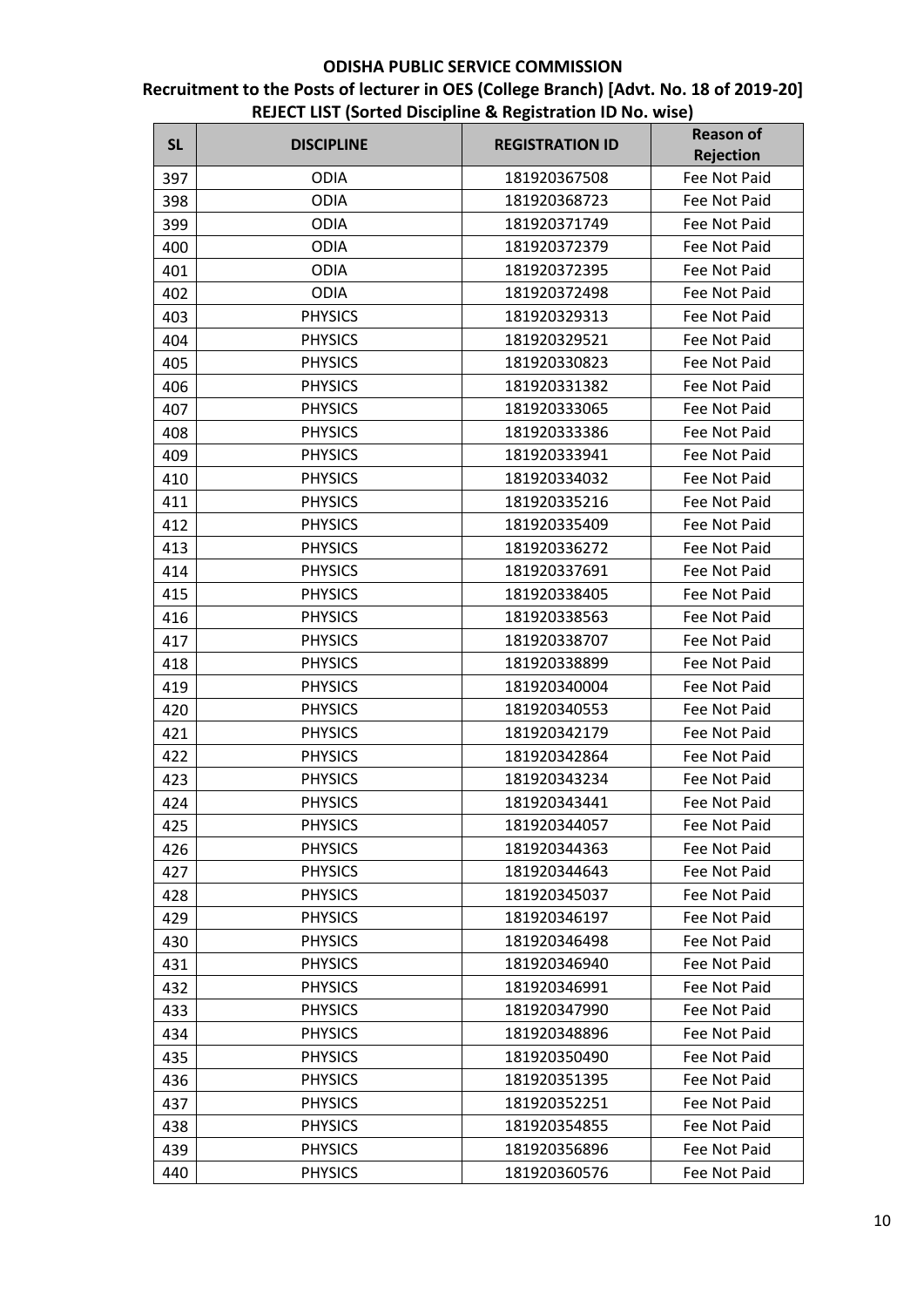| <b>SL</b> | <b>DISCIPLINE</b> | <b>REGISTRATION ID</b> | <b>Reason of</b><br><b>Rejection</b> |
|-----------|-------------------|------------------------|--------------------------------------|
| 441       | <b>PHYSICS</b>    | 181920366333           | Fee Not Paid                         |
| 442       | <b>PHYSICS</b>    | 181920367059           | Fee Not Paid                         |
| 443       | <b>PHYSICS</b>    | 181920367443           | Fee Not Paid                         |
| 444       | <b>PHYSICS</b>    | 181920369619           | Fee Not Paid                         |
| 445       | <b>PHYSICS</b>    | 181920369629           | Fee Not Paid                         |
| 446       | <b>PHYSICS</b>    | 181920370473           | Fee Not Paid                         |
| 447       | <b>PHYSICS</b>    | 181920370578           | Fee Not Paid                         |
| 448       | <b>PHYSICS</b>    | 181920371152           | Fee Not Paid                         |
| 449       | <b>PHYSICS</b>    | 181920371159           | Fee Not Paid                         |
| 450       | <b>PHYSICS</b>    | 181920371258           | Fee Not Paid                         |
| 451       | <b>PHYSICS</b>    | 181920371372           | Fee Not Paid                         |
| 452       | <b>PHYSICS</b>    | 181920371660           | Fee Not Paid                         |
| 453       | <b>PHYSICS</b>    | 181920372136           | Fee Not Paid                         |
| 454       | <b>PHYSICS</b>    | 181920372183           | Fee Not Paid                         |
| 455       | POLITICAL SCIENCE | 181920329066           | <b>Fee Not Paid</b>                  |
| 456       | POLITICAL SCIENCE | 181920329534           | Fee Not Paid                         |
| 457       | POLITICAL SCIENCE | 181920329685           | Fee Not Paid                         |
| 458       | POLITICAL SCIENCE | 181920329829           | Fee Not Paid                         |
| 459       | POLITICAL SCIENCE | 181920330592           | Fee Not Paid                         |
| 460       | POLITICAL SCIENCE | 181920331167           | Fee Not Paid                         |
| 461       | POLITICAL SCIENCE | 181920332945           | Fee Not Paid                         |
| 462       | POLITICAL SCIENCE | 181920333640           | Fee Not Paid                         |
| 463       | POLITICAL SCIENCE | 181920336001           | Fee Not Paid                         |
| 464       | POLITICAL SCIENCE | 181920337839           | Fee Not Paid                         |
| 465       | POLITICAL SCIENCE | 181920341145           | Fee Not Paid                         |
| 466       | POLITICAL SCIENCE | 181920341317           | Fee Not Paid                         |
| 467       | POLITICAL SCIENCE | 181920341701           | <b>Fee Not Paid</b>                  |
| 468       | POLITICAL SCIENCE | 181920344770           | Fee Not Paid                         |
| 469       | POLITICAL SCIENCE | 181920348062           | Fee Not Paid                         |
| 470       | POLITICAL SCIENCE | 181920350182           | Fee Not Paid                         |
| 471       | POLITICAL SCIENCE | 181920350495           | Fee Not Paid                         |
| 472       | POLITICAL SCIENCE | 181920351649           | Fee Not Paid                         |
| 473       | POLITICAL SCIENCE | 181920352928           | Fee Not Paid                         |
| 474       | POLITICAL SCIENCE | 181920353385           | Fee Not Paid                         |
| 475       | POLITICAL SCIENCE | 181920354180           | Fee Not Paid                         |
| 476       | POLITICAL SCIENCE | 181920357621           | Fee Not Paid                         |
| 477       | POLITICAL SCIENCE | 181920364566           | Fee Not Paid                         |
| 478       | POLITICAL SCIENCE | 181920365548           | Fee Not Paid                         |
| 479       | POLITICAL SCIENCE | 181920367931           | Fee Not Paid                         |
| 480       | POLITICAL SCIENCE | 181920368978           | Fee Not Paid                         |
| 481       | POLITICAL SCIENCE | 181920369388           | Fee Not Paid                         |
| 482       | POLITICAL SCIENCE | 181920369699           | Fee Not Paid                         |
| 483       | POLITICAL SCIENCE | 181920369863           | Fee Not Paid                         |
| 484       | POLITICAL SCIENCE | 181920370398           | Fee Not Paid                         |